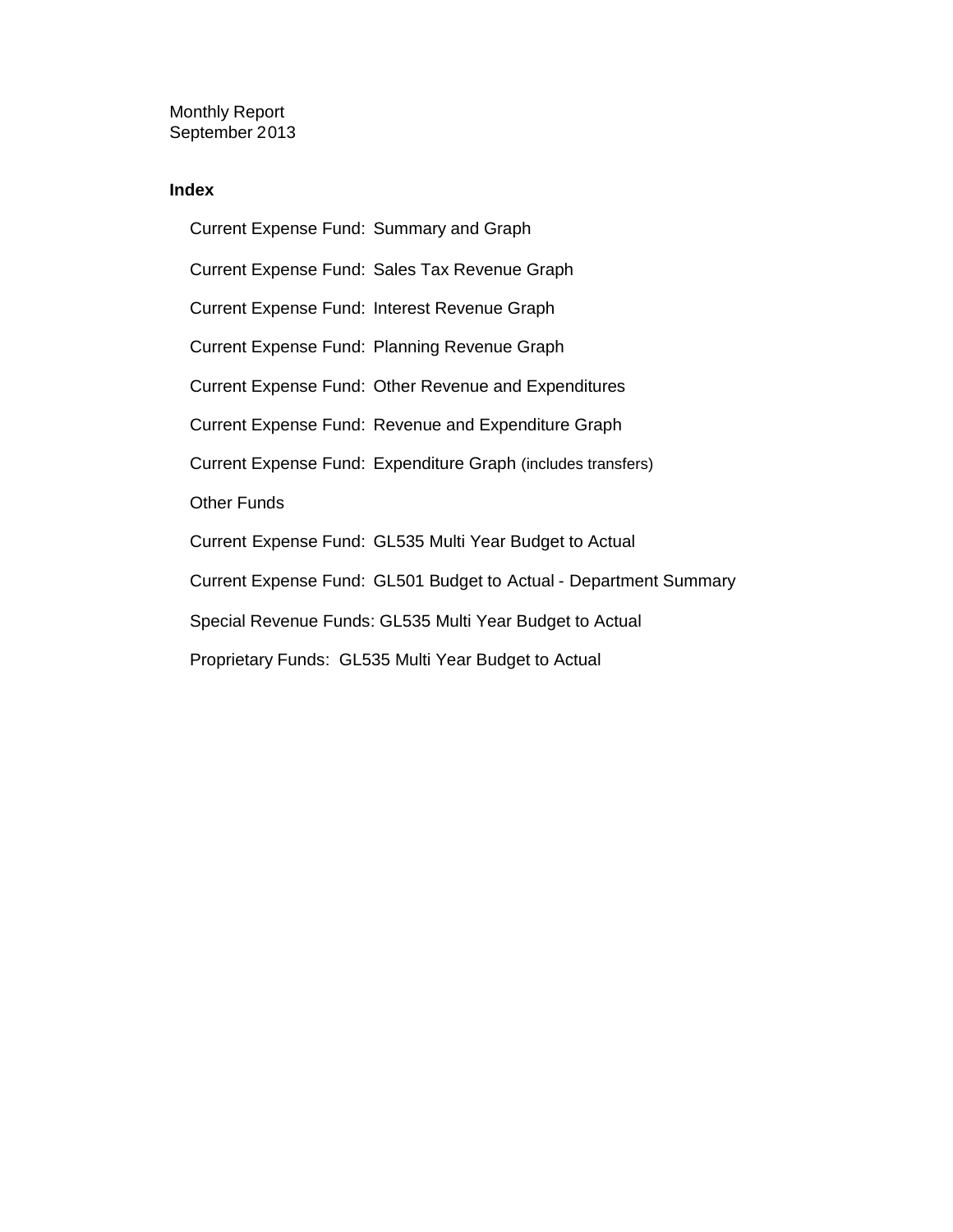#### Island County Monthly Report / September 2013

**CURRENT EXPENSE FUND Thousands (000's)**

|                               |                   | <b>Current Year</b>  |                                         |                      |                          | 2012                 |                                          |                       |                   |                      | 2011                                     |                       |  |
|-------------------------------|-------------------|----------------------|-----------------------------------------|----------------------|--------------------------|----------------------|------------------------------------------|-----------------------|-------------------|----------------------|------------------------------------------|-----------------------|--|
|                               | Current<br>Actual | <b>YTD</b><br>Actual | <b>Budget</b><br>Net of Beg<br>Fund Bal | %VS<br><b>Budget</b> | Current<br>Actual        | <b>YTD</b><br>Actual | <b>Budget</b><br>Net of Beg.<br>Fund Bal | % VS<br><b>Budget</b> | Current<br>Actual | <b>YTD</b><br>Actual | <b>Budget</b><br>Net of Beg.<br>Fund Bal | % VS<br><b>Budget</b> |  |
| Revenue                       |                   |                      |                                         |                      |                          |                      |                                          |                       |                   |                      |                                          |                       |  |
| Property Tax                  | 231               | 4,375                | 7,291                                   | 60%                  | 125                      | 4,108                | 7,182                                    | 57%                   | 156               | 4,228                | 7,437                                    | 57%                   |  |
| Sales Tax                     | 393               | 3.203                | 3,973                                   | 81%                  | 353                      | 2.994                | 3.850                                    | 78%                   | 357               | 3.032                | 4,111                                    | 74%                   |  |
| <b>Planning and Community</b> | 115               | 1,096                | 1,363                                   | 80%                  | 83                       | 935                  | 1.556                                    | 60%                   | 126               | 1,087                | 1,412                                    | 77%                   |  |
| Interest - Investment         | 44                | 413                  | 302                                     | 137%                 | 50                       | 326                  | 255                                      | 128%                  | 18                | 148                  | 200                                      | 74%                   |  |
| Other                         | 488               | 4.809                | 5,413                                   | 89%                  | 452                      | 4,582                | 5.498                                    | 83%                   | 359               | 4,446                | 5,276                                    | 84%                   |  |
| Subtotal                      | 1,271             | 13.897               | 18.342                                  | 76%                  | 1.063                    | 12,945               | 18.341                                   | 71%                   | 1.016             | 12,941               | 18.436                                   | 70%                   |  |
| Intergovernmental (Grants)    | 26                | 637                  | 848                                     | 75%                  | 232                      | 756                  | 1,156                                    | 65%                   | 30                | 646                  | 1.040                                    | 62%                   |  |
| Total                         | 1.297             | 14.534               | 19.190                                  | 76%                  | 1.295                    | 13.701               | 19.497                                   | 70%                   | 1,046             | 13.587               | 19.476                                   | 70%                   |  |
| Interfund Transfers-In        | $\blacksquare$    | 2,357                | 2,371                                   | 99%                  |                          | 2,201                | 2,225                                    | 99%                   |                   | 1,879                | 1,919                                    | 98%                   |  |
| Use of Beg Fund Balance       | $\blacksquare$    |                      | 240                                     | 0%                   |                          |                      | 130                                      | 0%                    | ۰                 |                      | 185                                      | 0%                    |  |
| <b>Total Revenue</b>          | 1,297             | 16,891               | 21,801                                  | 77%                  | 1,295                    | 15,902               | 21,852                                   | 73%                   | 1.046             | 15,466               | 21,580                                   | 72%                   |  |
| <b>Expenditures</b>           | 1,724             | 15,198               | 20.668                                  | 74%                  | 1,509                    | 14.440               | 20.441                                   | 71%                   | 1.629             | 14,187               | 19.917                                   | 71%                   |  |
| Interfund Transfers-Out       | $\blacksquare$    | 1,130                | 1,133                                   | 100%                 | $\overline{\phantom{a}}$ | 1,052                | 1,411                                    | 75%                   | ٠                 | 1,205                | 1,663                                    | 72%                   |  |
| <b>Total Expenditures</b>     | 1.724             | 16.328               | 21,801                                  | 75%                  | 1.509                    | 15,492               | 21,852                                   | 71%                   | 1,629             | 15,392               | 21,580                                   | 71%                   |  |
| <b>Net Current Expense</b>    | (427)             | 563                  | 0                                       |                      | (214)                    | 410                  | 0                                        |                       | (583)             | 74                   | 0                                        |                       |  |

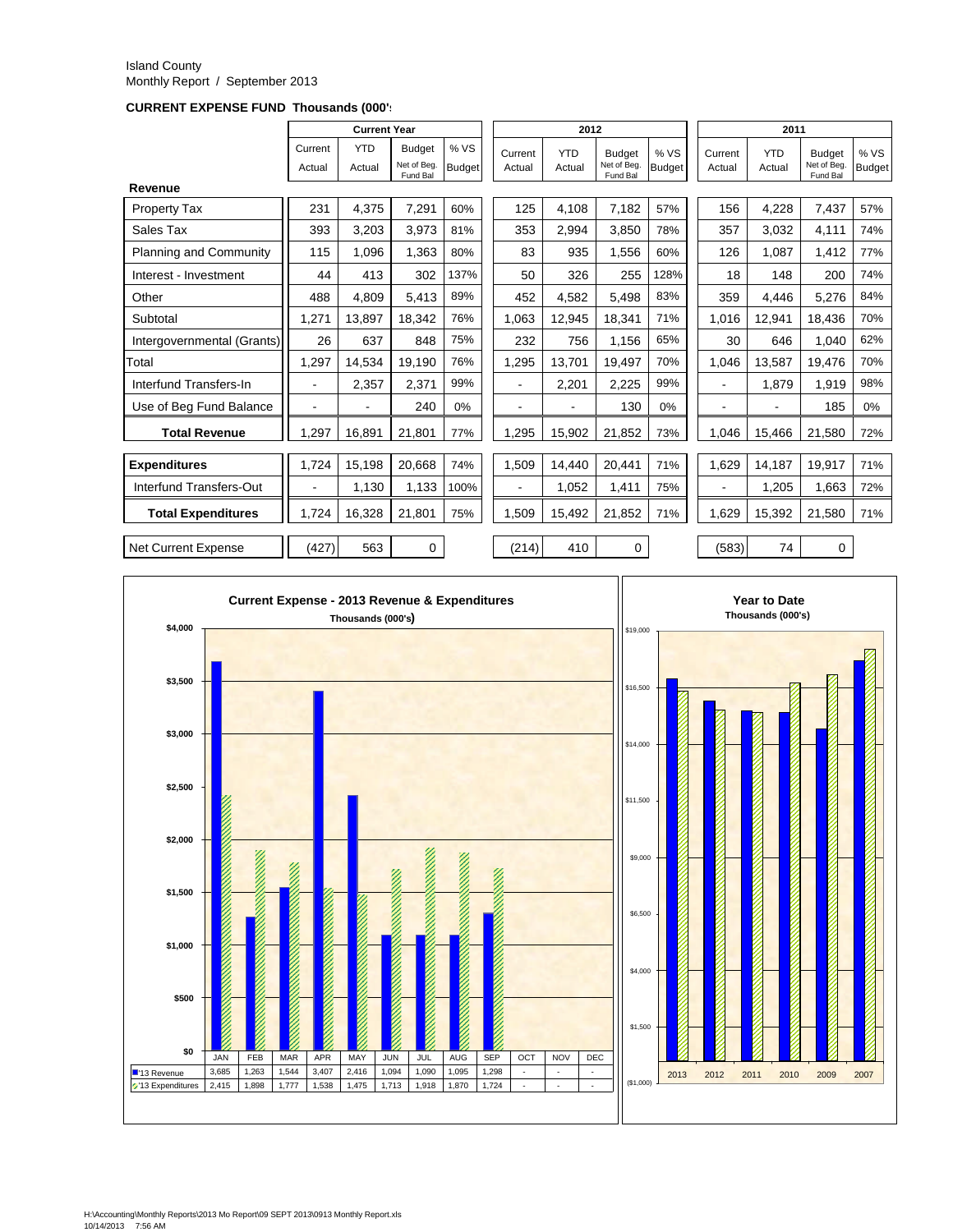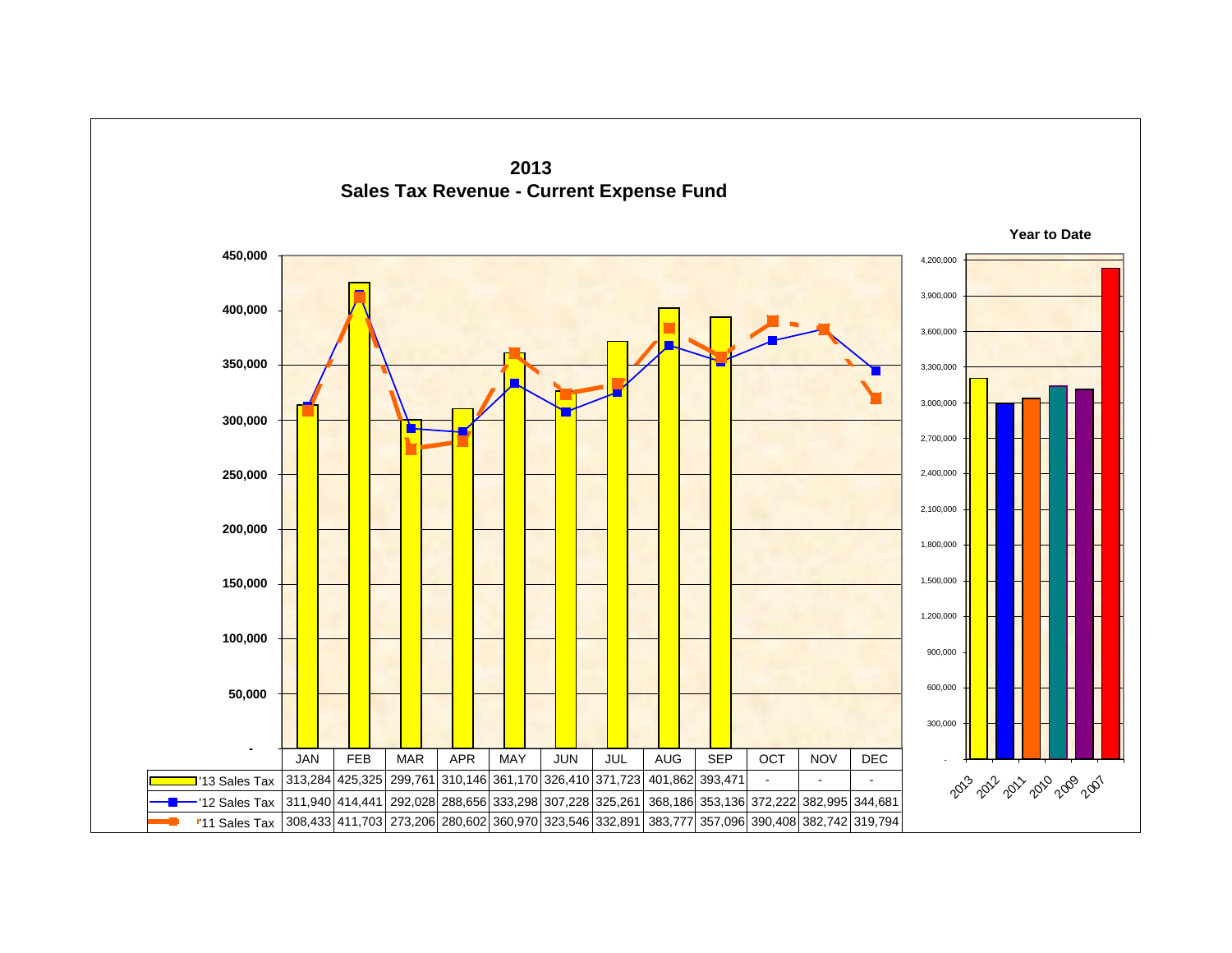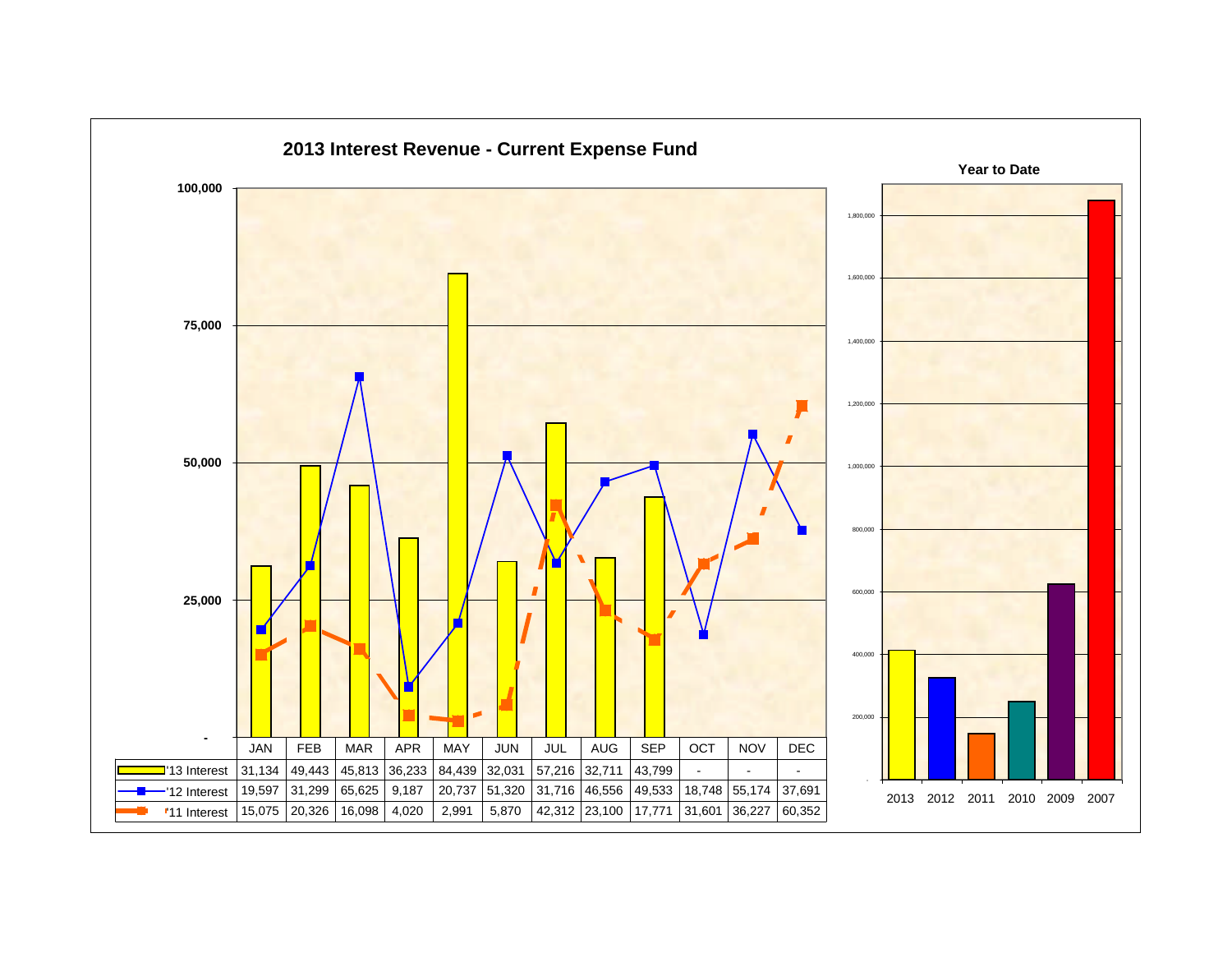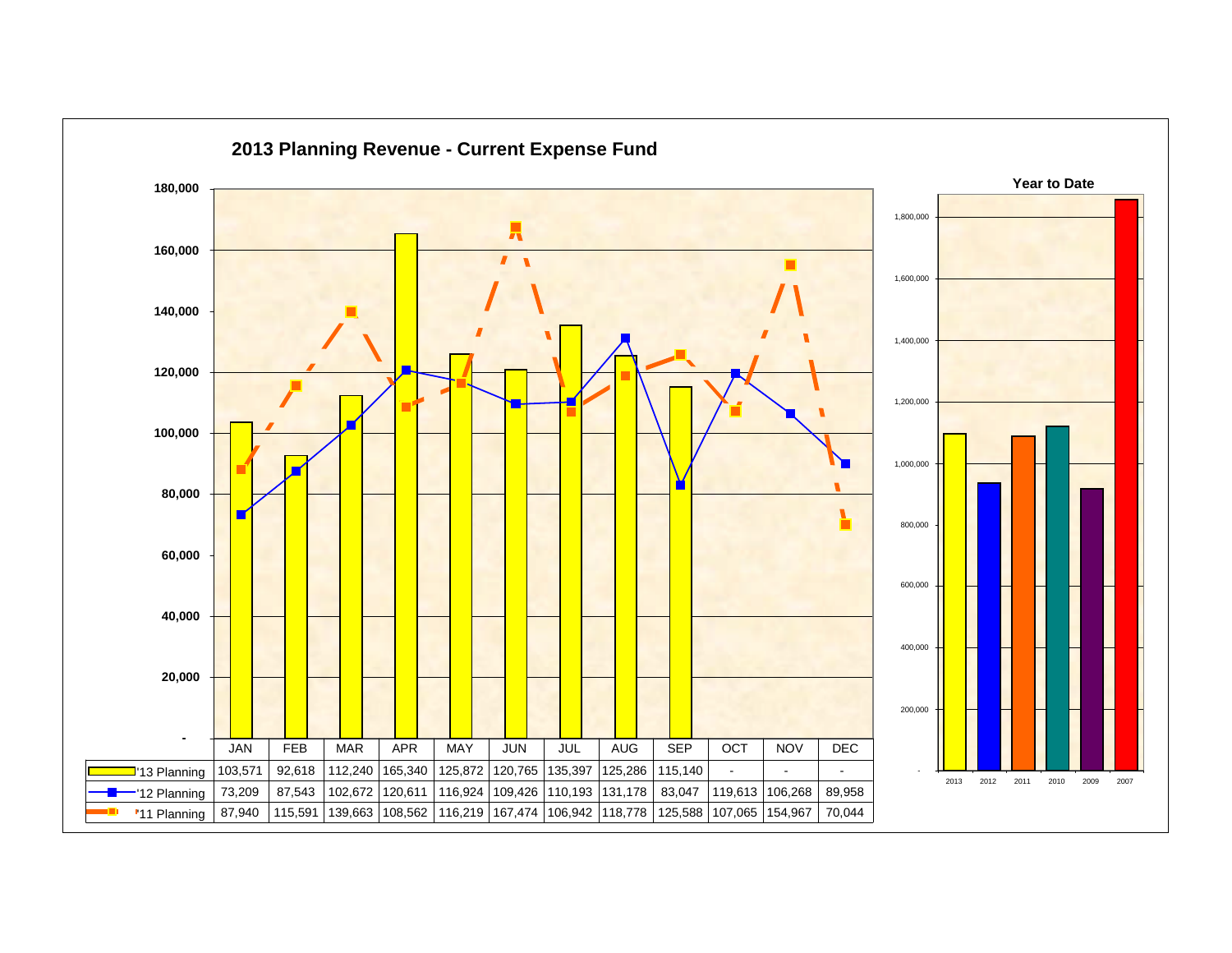### September 2013 Current Expense Fund By Department

### **Other Revenue**

| <b>Year to Date</b>               | <b>ACTUAL</b> | <b>BUDGET</b> | Year to Date % |
|-----------------------------------|---------------|---------------|----------------|
| Auditor                           | 501,236       | 580,500       | 86.3%          |
| Clerk                             | 290,838       | 300,400       | 96.8%          |
| <b>District Court</b>             | 612,250       | 919,400       | 66.6%          |
| Sheriff                           | 194,983       | 202,500       | 96.3%          |
| <b>Sales Tax Criminal Justice</b> | 407,273       | 516,000       | 78.9%          |
| Cable Tax                         | 528,055       | 495,000       | 106.7%         |
| <b>Prop Tax Penalty</b>           | 361,727       | 435,000       | 83.2%          |
| Prop Tax Interest                 | 567,207       | 500,000       | 113.4%         |
| State Sh Rev PUD                  | 130,419       | 130,000       | 100.3%         |
| <b>County Assistance</b>          | 316,166       | 200,000       | 158.1%         |
| <b>Criminal Justice</b>           | 324,349       | 400,000       | 81.1%          |
| Liquor Tax                        | 161,287       | 246,000       | 65.6%          |
| Other                             | 413,284       | 488,058       | 84.7%          |
| <b>Total Other Revenue</b>        | 4,809,074     | 5,412,858     | 88.8%          |

#### **Expenditures**

| <b>Year to Date</b>         | <b>ACTUAL</b> | <b>BUDGET</b> | Year to Date % |
|-----------------------------|---------------|---------------|----------------|
| Assessor                    | 717,422       | 1,043,232     | 68.8%          |
| Auditor                     | 574,422       | 794,605       | 72.3%          |
| <b>Budget</b>               | 81,962        | 115,219       | 71.1%          |
| <b>Central Services</b>     | 692,591       | 1,018,793     | 68.0%          |
| Clerk                       | 311,774       | 445,567       | 70.0%          |
| Commissioners               | 429,773       | 603,594       | 71.2%          |
| Coroner                     | 188,872       | 240,924       | 78.4%          |
| <b>District Court</b>       | 753,697       | 999,939       | 75.4%          |
| <b>Emergency Management</b> | 191,521       | 318,550       | 60.1%          |
| <b>Facilities</b>           | 721,933       | 1,050,245     | 68.7%          |
| <b>GSA</b>                  | 867,950       | 1,195,643     | 72.6%          |
| <b>Human Resources</b>      | 221,563       | 272,522       | 81.3%          |
| <b>Human Services</b>       | 88,878        | 152,435       | 58.3%          |
| Miscellaneous               | 200,244       | 250,632       | 79.9%          |
| Parks                       | 162,450       | 201,358       | 80.7%          |
| Planning                    | 1,050,579     | 1,592,207     | 66.0%          |
| Prosecutor                  | 1,048,591     | 1,407,889     | 74.5%          |
| <b>Sheriff</b>              | 5,365,379     | 6,491,733     | 82.6%          |
| <b>Superior Court</b>       | 755,292       | 1,073,379     | 70.4%          |
| <b>Treasurer</b>            | 406,034       | 520,528       | 78.0%          |
| Non Departmental            | 367,451       | 878,886       | 41.8%          |
| <b>Total Expenditures</b>   | 15,198,378    | 20,667,880    | 73.5%          |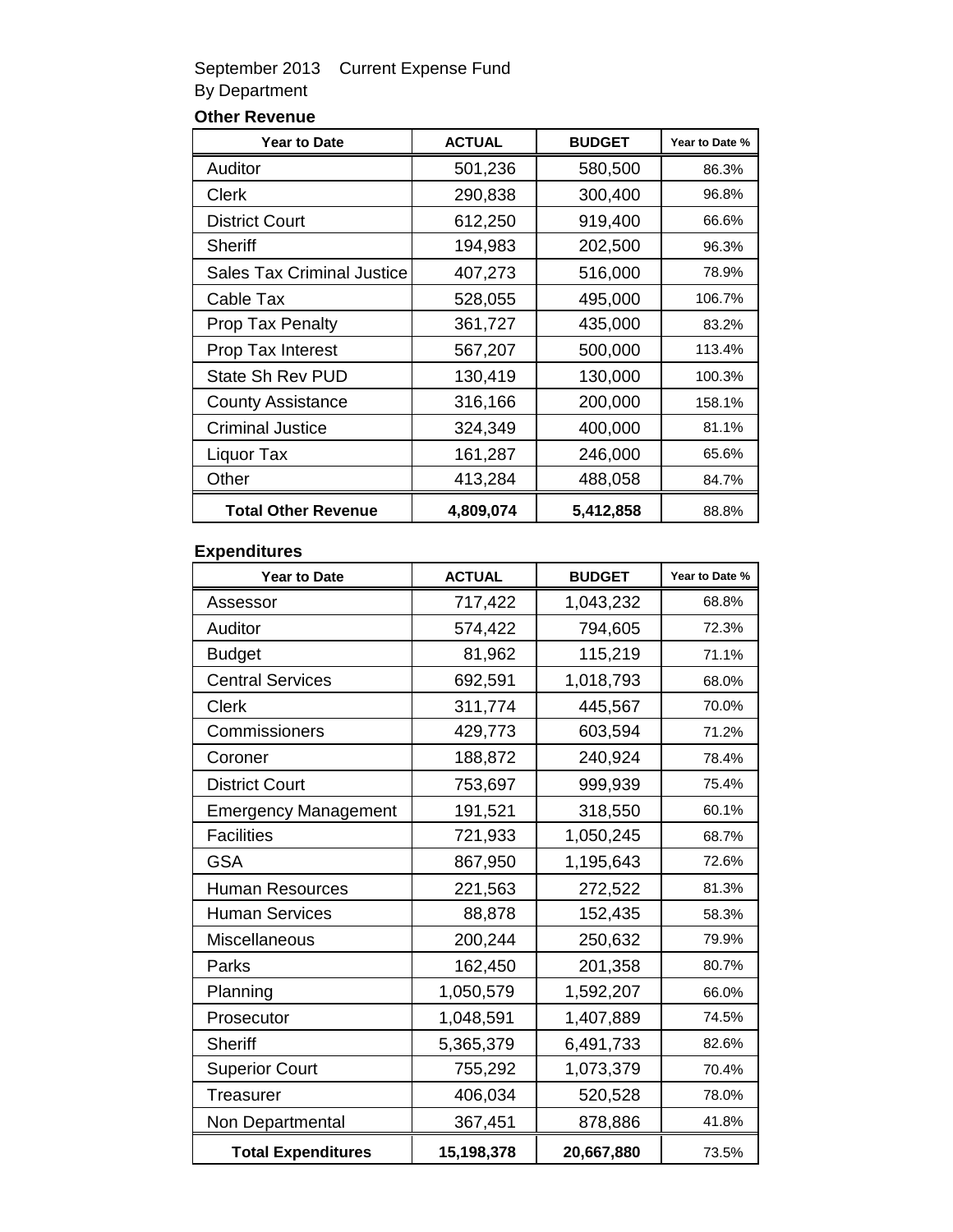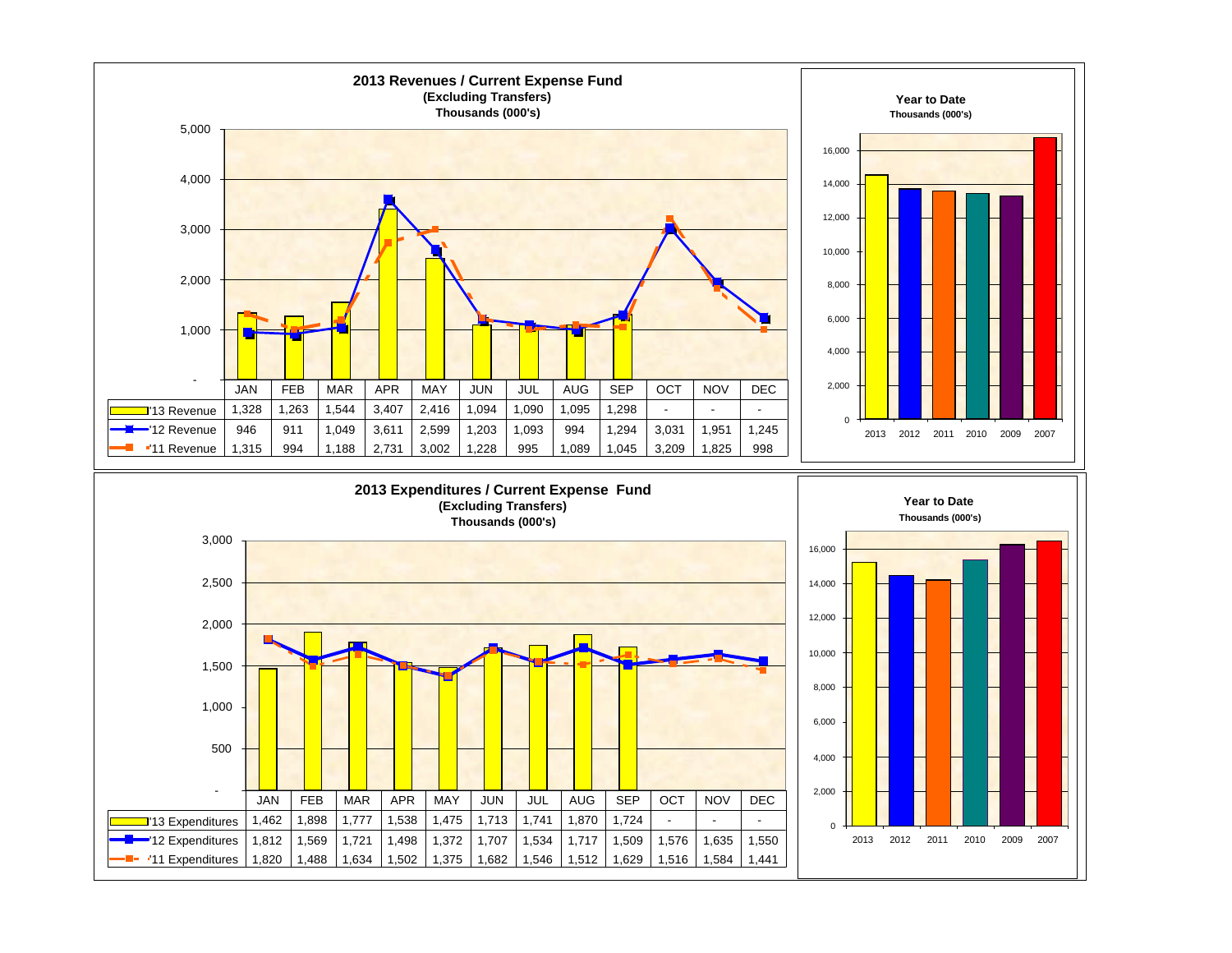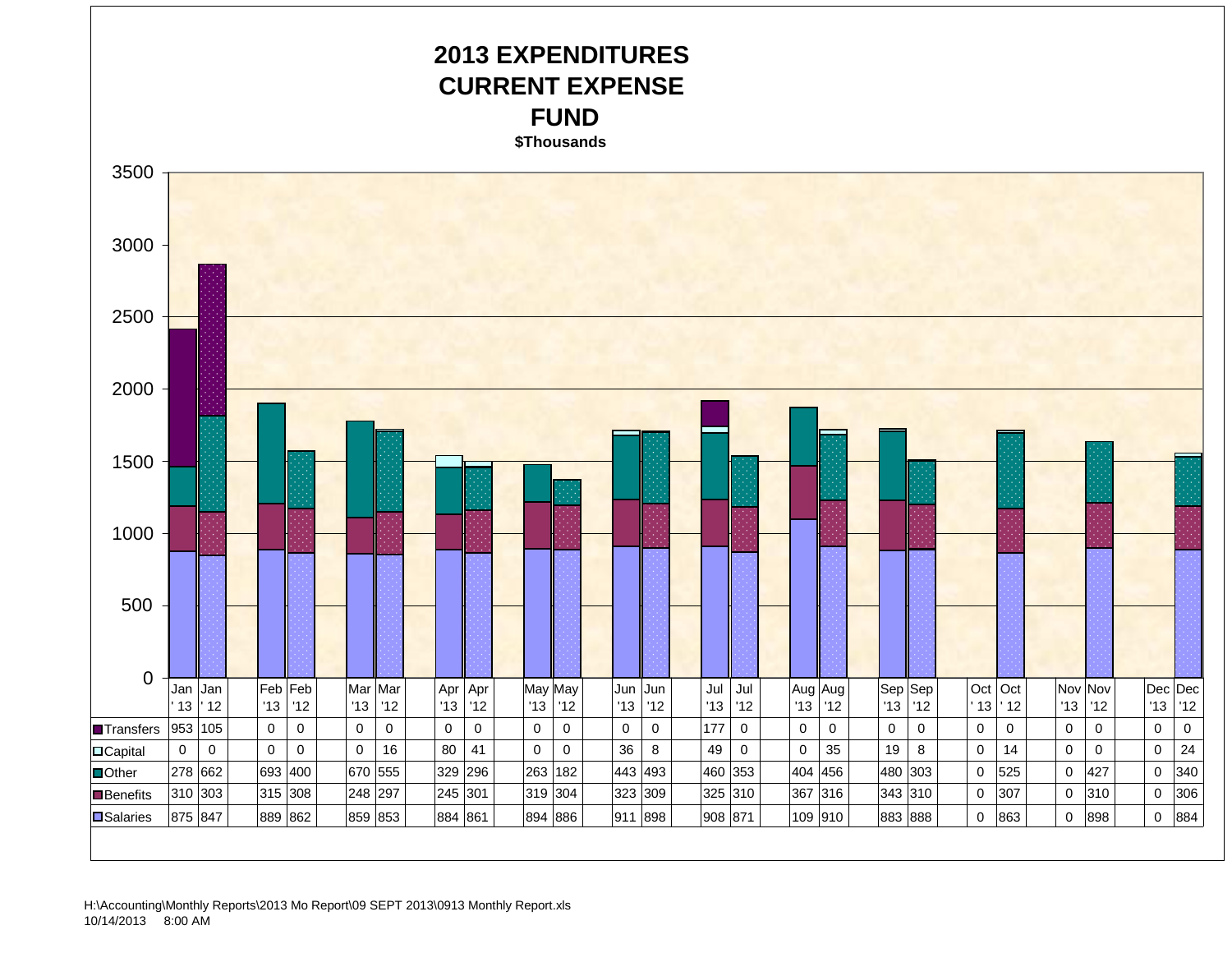#### **Other Funds**

September 2013

#### **Revenue**

| Year to Date                | <b>Transfers</b> | <b>Actual Revenue</b><br>(Excludes Transfers) | <b>Budget</b><br>(Excludes Transfers) | Year to Date<br>℅ |
|-----------------------------|------------------|-----------------------------------------------|---------------------------------------|-------------------|
| <b>Clean Water Utility</b>  |                  | 887,365                                       | 1,535,000                             | 57.8%             |
| <b>Conservation Futures</b> |                  | 923,830                                       | 780,100                               | 118.4%            |
| <b>Health Funds</b>         | 293,237          | 1,761,726                                     | 2,679,698                             | 65.7%             |
| <b>Human Services Funds</b> | 206,851          | 2,108,363                                     | 3,437,383                             | 61.3%             |
| Juvenile Detention Facility | 350,000          | 578,103                                       | 728,993                               | 79.3%             |
| <b>Public Works Funds</b>   | 1,230,055        | 13,453,830                                    | 20,399,291                            | 66.0%             |
| <b>REET 1 &amp; 2</b>       |                  | 1,536,162                                     | 1,200,000                             | 128.0%            |
| Solid Waste                 |                  | 4,701,312                                     | 5,532,483                             | 85.0%             |

#### **Expenditures**

| Year to Date                | <b>Transfers</b> | <b>Actual Revenue</b><br>(Excludes Transfers) | <b>Budget</b><br>(Excludes Transfers) | <b>Year to Date</b><br>℅ |
|-----------------------------|------------------|-----------------------------------------------|---------------------------------------|--------------------------|
| <b>Clean Water Utility</b>  |                  | 16,101                                        | 1,535,000                             | 1.0%                     |
| <b>Conservation Futures</b> |                  | 471,005                                       | 780,100                               | 60.4%                    |
| <b>Health Funds</b>         | 117,367          | 2,473,044                                     | 3,313,569                             | 74.6%                    |
| <b>Human Services Funds</b> | 270,620          | 2,138,887                                     | 3,698,731                             | 57.8%                    |
| Juvenile Detention Facility | 46,600           | 765,464                                       | 1,032,333                             | 74.1%                    |
| <b>Public Works Funds</b>   | 2,475,367        | 10,248,392                                    | 19,325,254                            | 53.0%                    |
| <b>REET 1 &amp; 2</b>       | 555,155          | 443,085                                       | 1,443,000                             | 30.7%                    |
| Solid Waste                 | 315,283          | 4,137,692                                     | 5,217,200                             | 79.3%                    |

#### Funds Grouped

Health Funds [ Public Health Pooling, Natural Resources, Water Quality (104,165,149)]

Human Services Funds [Homeless Housing, Veterans, Mental Health, Developmental Disabilities, Alcohol, Therapeutic Sales Tax, Admin (106,107,113,114,123,126,129)]

Public Works Funds [ Road, Paths & Trails, Admin, Storm & Surface Water, Capital Drainage, ER&R (101,137,139,144,321,501)]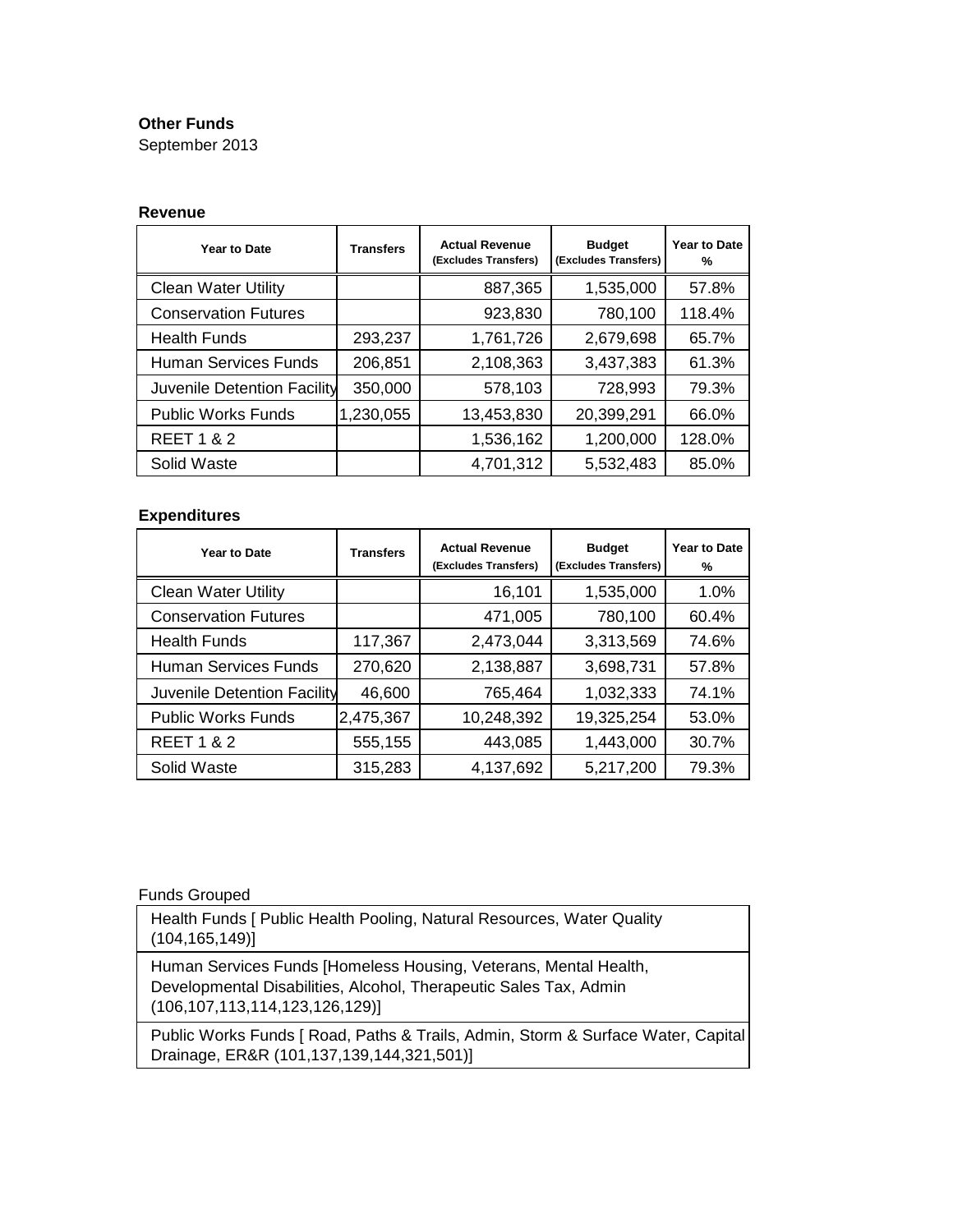|                              |                    |                                    |                 | 2013             | 2013<br>Month  | 2013<br>Year to | 2013<br><b>Encumbered</b> | 2013           |            |
|------------------------------|--------------------|------------------------------------|-----------------|------------------|----------------|-----------------|---------------------------|----------------|------------|
|                              |                    | <b>Prior Years to Date Actuals</b> |                 | Approved         | to Date @      | Date @          | Amount @                  | Balance @      | Percent    |
| Object                       | <b>Description</b> | 2011                               | 2012            | <b>Budget</b>    | 09/30/2013     | 09/30/2013      | 09/30/2013                | 09/30/2013     | <b>YTD</b> |
| <b>CURRENT EXPENSE (001)</b> |                    |                                    |                 |                  |                |                 |                           |                |            |
| USE OF FUND BALANCE          |                    | 0.00                               | 0.00            | 459.380.00       | 0.00           | 0.00            | 0.00                      | 459.380.00     | $0\%$      |
| <b>REVENUES</b>              |                    | 12,940,850.02                      | 12.944.698.01   | 18,355,583.00    | 1,271,053.43   | 13,896,683.05   | 0.00                      | 4,458,899.95   | 76 %       |
| <b>GRANT REVENUES</b>        |                    | 645.864.55                         | 755.828.93      | 848.702.00       | 26.483.18      | 637.181.76      | 0.00                      | 211.520.24     | 75 %       |
| <b>EXPENDITURES</b>          |                    | (14, 186, 578.93)                  | (14,439,975.16) | (20.894.524.00)  | (1,724,369.42) | (15,198,377.04) | 0.00                      | (5,696,146.96) | 73%        |
| TRANSFERS IN                 |                    | 1.879.000.00                       | 2.200.560.00    | 2,364,200.00     | 0.00           | 2.357.200.00    | 0.00                      | 7.000.00       | 100 %      |
| <b>TRANSFERS OUT</b>         |                    | (1,205,107.00)                     | (1,051,954.00)  | (1, 133, 341.00) | 0.00           | (1,129,924.00)  | 0.00                      | (3, 417.00)    | 100 %      |
| Net CURRENT EXPENSE (001)    |                    | 74.028.64                          | 409.157.78      | 0.00             | (426, 832.81)  | 562.763.77      | 0.00                      | (562, 763.77)  |            |
| <b>Grand Total All Funds</b> |                    | 74.028.64                          | 409.157.78      | 0.00             | (426, 832.81)  | 562,763.77      | 0.00                      | (562, 763.77)  |            |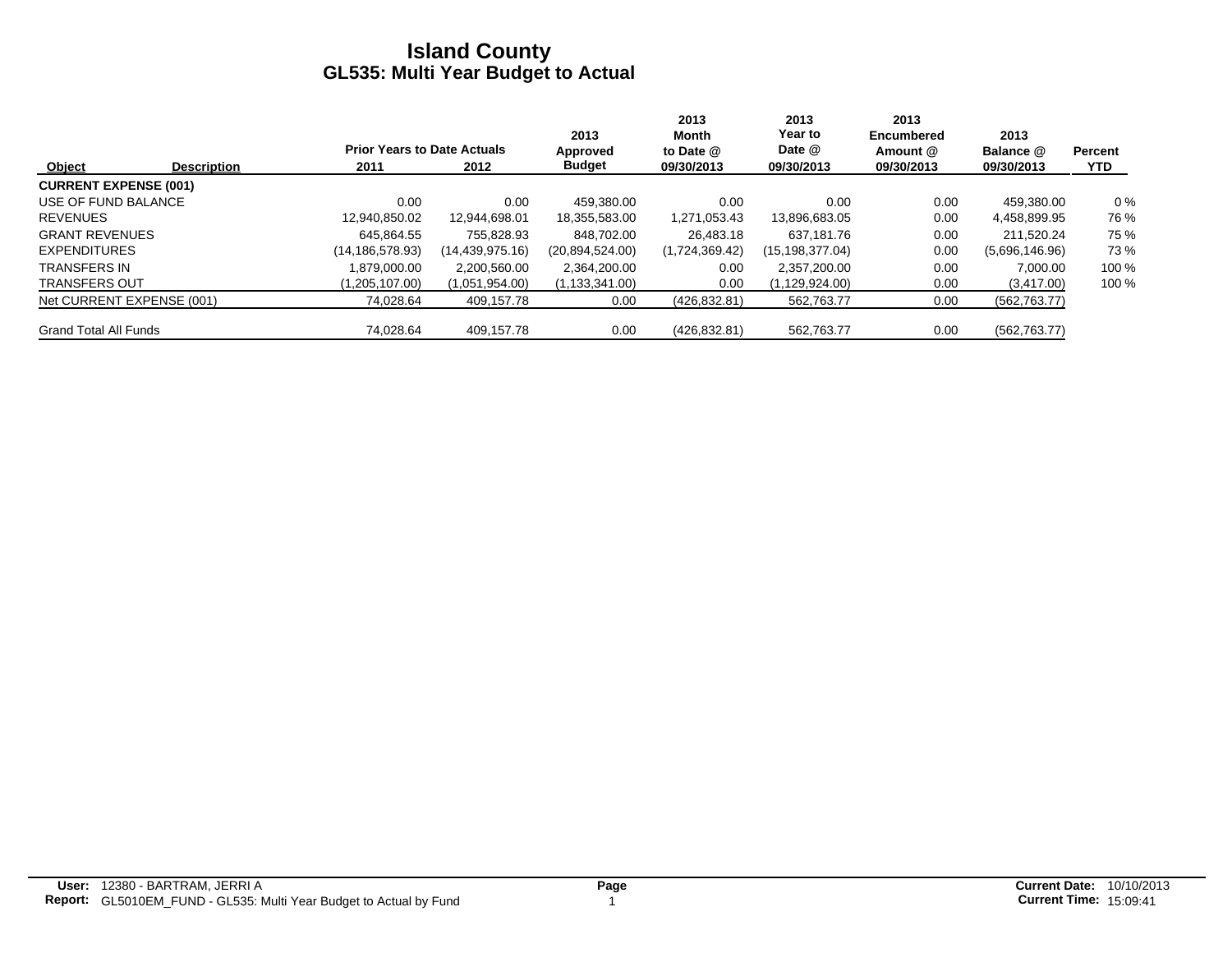|                                                       |                |               |                    | <b>Report Date: 09/30/2013</b>  |                       |
|-------------------------------------------------------|----------------|---------------|--------------------|---------------------------------|-----------------------|
| <b>Group - Description</b>                            | <b>Budget</b>  | <b>Actual</b> | <b>Encumbrance</b> | <b>Balance</b>                  | Percent<br><b>YTD</b> |
| Dept: 11 PUBLIC WORKS                                 |                |               |                    |                                 |                       |
| Revenue                                               |                |               |                    |                                 |                       |
| 34 CHARGES FOR GOODS & SERVICES                       | 28,726.00      | 27,352.78     | 0.00               | 1,373.22                        | 95.21                 |
| <b>36 MISCELLANEOUS REVENUES</b>                      | 6,000.00       | 55,486.46     | 0.00               | (49, 486.46)                    | 924.77                |
| 39 OTHER FINANCING SOURCES                            | 187,400.00     | 173,400.00    | 0.00               | 14,000.00                       | 92.52                 |
| <b>Revenue Total:</b>                                 | 222,126.00     | 256,239.24    | 0.00               | (34, 113.24)                    | 115.35                |
| <b>Expenditures</b>                                   |                |               |                    |                                 |                       |
| 10 SALARIES                                           | 97,509.00      | 73,479.20     | 0.00               | 24,029.80                       | 75.35                 |
| 15 BENEFITS                                           | 46,764.00      | 34,848.23     | 0.00               | 11,915.77                       | 74.51                 |
| 20 MAINTENANCE & OPERATIONS                           | 56,336.00      | 44,173.41     | 0.00               | 12,162.59                       | 78.41                 |
| <b>30 INTERGOVERNMENT</b>                             | 749.00         | 1,116.12      | 0.00               | (367.12)                        | 149.01                |
| <b>40 CAPITAL</b>                                     | 0.00           | 8,833.44      | 0.00               | (8,833.44)                      | 0.00                  |
| <b>Expenditure Total:</b>                             | 201,358.00     | 162,450.40    | 0.00               | 38,907.60                       | 80.67                 |
| <b>Dept Total:</b>                                    | 20,768.00      | 93,788.84     | 0.00               | (73,020.84)                     |                       |
| <b>Dept: 13 HUMAN SERVICES</b><br><b>Expenditures</b> |                |               |                    |                                 |                       |
| 20 MAINTENANCE & OPERATIONS                           | 152,435.00     | 88,878.46     | 0.00               | 63,556.54                       | 58.30                 |
| 50 INTERDEPT & TRANSFERS                              | 6,010.00       | 6,010.00      | 0.00               | 0.00                            | 100.00                |
| <b>Expenditure Total:</b>                             | 158,445.00     | 94,888.46     | 0.00               | 63,556.54                       | 59.88                 |
| <b>Dept Total:</b>                                    | (158, 445.00)  | (94,888.46)   | 0.00               | (63, 556.54)                    |                       |
| Dept: 20 ASSESSOR<br><b>Revenue</b>                   |                |               |                    |                                 |                       |
| 33 INTERGOVERMENTAL REVENUES                          | 0.00           | 0.00          | 0.00               | 0.00                            | 0.00                  |
| 34 CHARGES FOR GOODS & SERVICES                       | 12,800.00      | 14,692.36     | 0.00               | (1,892.36)                      | 114.78                |
| <b>36 MISCELLANEOUS REVENUES</b>                      | 0.00           | 765.81        | 0.00               | (765.81)                        | 0.00                  |
| <b>Revenue Total:</b>                                 | 12,800.00      | 15,458.17     | 0.00               | (2,658.17)                      | 120.76                |
| <b>Expenditures</b>                                   |                |               |                    |                                 |                       |
| 10 SALARIES                                           | 674,341.00     | 475,466.92    | 0.00               | 198,874.08                      | 70.50                 |
| 15 BENEFITS                                           | 274,101.00     | 192,339.81    | 0.00               | 81,761.19                       | 70.17                 |
| 20 MAINTENANCE & OPERATIONS                           | 94,790.00      | 49,614.54     | 0.00               | 45,175.46                       | 52.34                 |
| <b>40 CAPITAL</b>                                     | 0.00           | 0.00          | 0.00               | 0.00                            | 0.00                  |
| <b>Expenditure Total:</b>                             | 1,043,232.00   | 717,421.27    | 0.00               | 325,810.73                      | 68.76                 |
| <b>Dept Total:</b>                                    | (1,030,432.00) | (701, 963.10) | 0.00               | (328, 468.90)                   |                       |
| Dept: 21 AUDITOR<br><b>Revenue</b>                    |                |               |                    |                                 |                       |
| 32 LICENSES & PERMITS                                 | 5,000.00       | 4,014.00      | 0.00               | 986.00                          | 80.28                 |
| 33 INTERGOVERMENTAL REVENUES                          | 0.00           | 0.00          | 0.00               | 0.00                            | 0.00                  |
| 34 CHARGES FOR GOODS & SERVICES                       | 575,500.00     | 496,147.63    | 0.00               | 79,352.37                       | 86.21                 |
| <b>36 MISCELLANEOUS REVENUES</b>                      | 0.00           | 1,074.53      | 0.00               | (1,074.53)                      | 0.00                  |
| 39 OTHER FINANCING SOURCES                            | 0.00           | 0.00          | 0.00               | 0.00                            | 0.00                  |
| <b>Revenue Total:</b>                                 | 580,500.00     | 501,236.16    | 0.00               | 79,263.84                       | 86.34                 |
| <b>Expenditures</b>                                   |                |               |                    |                                 |                       |
| 10 SALARIES                                           | 504,250.00     | 390,543.02    | 0.00               | 113,706.98                      | 77.45                 |
| 15 BENEFITS                                           | 163,755.00     | 126, 144. 28  | 0.00               | 37,610.72                       | 77.03                 |
| 20 MAINTENANCE & OPERATIONS                           | 126,600.00     | 57,734.24     | 0.00               | 68,865.76                       | 45.60                 |
| User: 12380 - BARTRAM, JERRI A                        | Page           |               |                    | <b>Current Date: 10/10/2013</b> |                       |

**Report:** GL5000EM\_SUM\_DEPT - GL501: Budget to Actual - Depa 1

**Current Time:** 15:43:42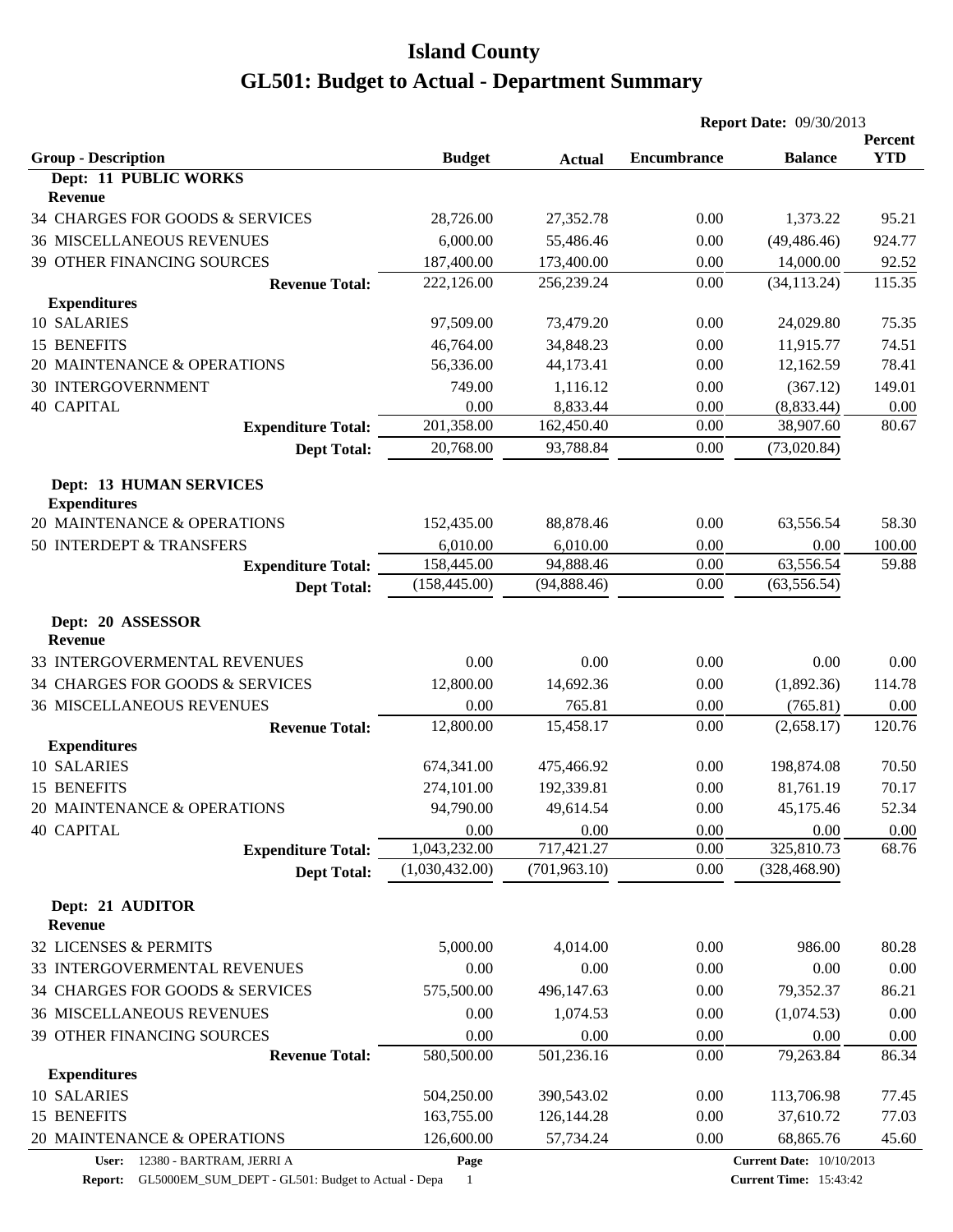|                                                         |                |               |                    | <b>Report Date: 09/30/2013</b> |                       |
|---------------------------------------------------------|----------------|---------------|--------------------|--------------------------------|-----------------------|
| <b>Group - Description</b>                              | <b>Budget</b>  | <b>Actual</b> | <b>Encumbrance</b> | <b>Balance</b>                 | Percent<br><b>YTD</b> |
| <b>40 CAPITAL</b>                                       | 0.00           | 0.00          | 0.00               | 0.00                           | 0.00                  |
| <b>Expenditure Total:</b>                               | 794,605.00     | 574,421.54    | 0.00               | 220,183.46                     | 72.29                 |
| <b>Dept Total:</b>                                      | (214, 105.00)  | (73, 185.38)  | 0.00               | (140, 919.62)                  |                       |
| Dept: 24 CLERK<br><b>Revenue</b>                        |                |               |                    |                                |                       |
| 33 INTERGOVERMENTAL REVENUES                            | 75,000.00      | 65,908.40     | 0.00               | 9,091.60                       | 87.87                 |
| 34 CHARGES FOR GOODS & SERVICES                         | 212,000.00     | 187,214.48    | 0.00               | 24,785.52                      | 88.30                 |
| <b>35 FINES &amp; PENALTIES</b>                         | 59,400.00      | 52,102.66     | 0.00               | 7,297.34                       | 87.71                 |
| <b>36 MISCELLANEOUS REVENUES</b>                        | 5,000.00       | 6,718.52      | 0.00               | (1,718.52)                     | 134.37                |
| <b>38 NONREVENUES</b>                                   | 0.00           | 0.00          | 0.00               | 0.00                           | 0.00                  |
| 39 OTHER FINANCING SOURCES                              | 9,000.00       | 9,000.00      | 0.00               | 0.00                           | 100.00                |
| <b>Revenue Total:</b>                                   | 360,400.00     | 320,944.06    | 0.00               | 39,455.94                      | 89.05                 |
| <b>Expenditures</b>                                     |                |               |                    |                                |                       |
| 10 SALARIES                                             | 320,930.00     | 234,641.06    | 0.00               | 86,288.94                      | 73.11                 |
| 15 BENEFITS                                             | 93,137.00      | 56,981.50     | 0.00               | 36,155.50                      | 61.18                 |
| 20 MAINTENANCE & OPERATIONS                             | 31,500.00      | 20,151.73     | 0.00               | 11,348.27                      | 63.97                 |
| <b>Expenditure Total:</b>                               | 445,567.00     | 311,774.29    | 0.00               | 133,792.71                     | 69.97                 |
| <b>Dept Total:</b>                                      | (85, 167.00)   | 9,169.77      | 0.00               | (94, 336.77)                   |                       |
| Dept: 25 COMMISSIONERS<br><b>Revenue</b>                |                |               |                    |                                |                       |
| 34 CHARGES FOR GOODS & SERVICES                         | 500.00         | 573.12        | 0.00               | (73.12)                        | 114.62                |
| <b>Revenue Total:</b>                                   | 500.00         | 573.12        | 0.00               | (73.12)                        | 114.62                |
| <b>Expenditures</b>                                     |                |               |                    |                                |                       |
| 10 SALARIES                                             | 425,809.00     | 317,969.04    | 0.00               | 107,839.96                     | 74.67                 |
| 15 BENEFITS                                             | 120,335.00     | 82,236.14     | 0.00               | 38,098.86                      | 68.33                 |
| 20 MAINTENANCE & OPERATIONS                             | 57,450.00      | 29,567.94     | 0.00               | 27,882.06                      | 51.46                 |
| <b>Expenditure Total:</b>                               | 603,594.00     | 429,773.12    | 0.00               | 173,820.88                     | 71.20                 |
| <b>Dept Total:</b>                                      | (603,094.00)   | (429, 200.00) | 0.00               | (173, 894.00)                  |                       |
| <b>Dept: 26 CENTRAL SERVICES</b><br><b>Expenditures</b> |                |               |                    |                                |                       |
| 10 SALARIES                                             | 346,867.00     | 257,718.03    | 0.00               | 89,148.97                      | 74.29                 |
| 15 BENEFITS                                             | 131,900.00     | 100,692.71    | 0.00               | 31,207.29                      | 76.34                 |
| 20 MAINTENANCE & OPERATIONS                             | 396,600.00     | 238,911.47    | 0.00               | 157,688.53                     | 60.23                 |
| <b>40 CAPITAL</b>                                       | 143,426.00     | 95,269.28     | 0.00               | 48,156.72                      | 66.42                 |
| <b>Expenditure Total:</b>                               | 1,018,793.00   | 692,591.49    | 0.00               | 326,201.51                     | 67.98                 |
| <b>Dept Total:</b>                                      | (1,018,793.00) | (692, 591.49) | 0.00               | (326, 201.51)                  |                       |
| Dept: 27 CORONER<br><b>Revenue</b>                      |                |               |                    |                                |                       |
| 33 INTERGOVERMENTAL REVENUES                            | 20,000.00      | 12,220.00     | 0.00               | 7,780.00                       | 61.10                 |
| <b>Revenue Total:</b>                                   | 20,000.00      | 12,220.00     | 0.00               | 7,780.00                       | 61.10                 |
| <b>Expenditures</b>                                     |                |               |                    |                                |                       |
| 10 SALARIES                                             | 114,100.00     | 90,907.86     | 0.00               | 23,192.14                      | 79.67                 |
| 15 BENEFITS                                             | 44,724.00      | 32,378.49     | 0.00               | 12,345.51                      | 72.39                 |
| 20 MAINTENANCE & OPERATIONS                             | 82,100.00      | 65,585.59     | 0.00               | 16,514.41                      | 79.88                 |
|                                                         |                |               |                    |                                |                       |

**User:** 12380 - BARTRAM, JERRI A **Report:** GL5000EM\_SUM\_DEPT - GL501: Budget to Actual - Depa 2

**Page**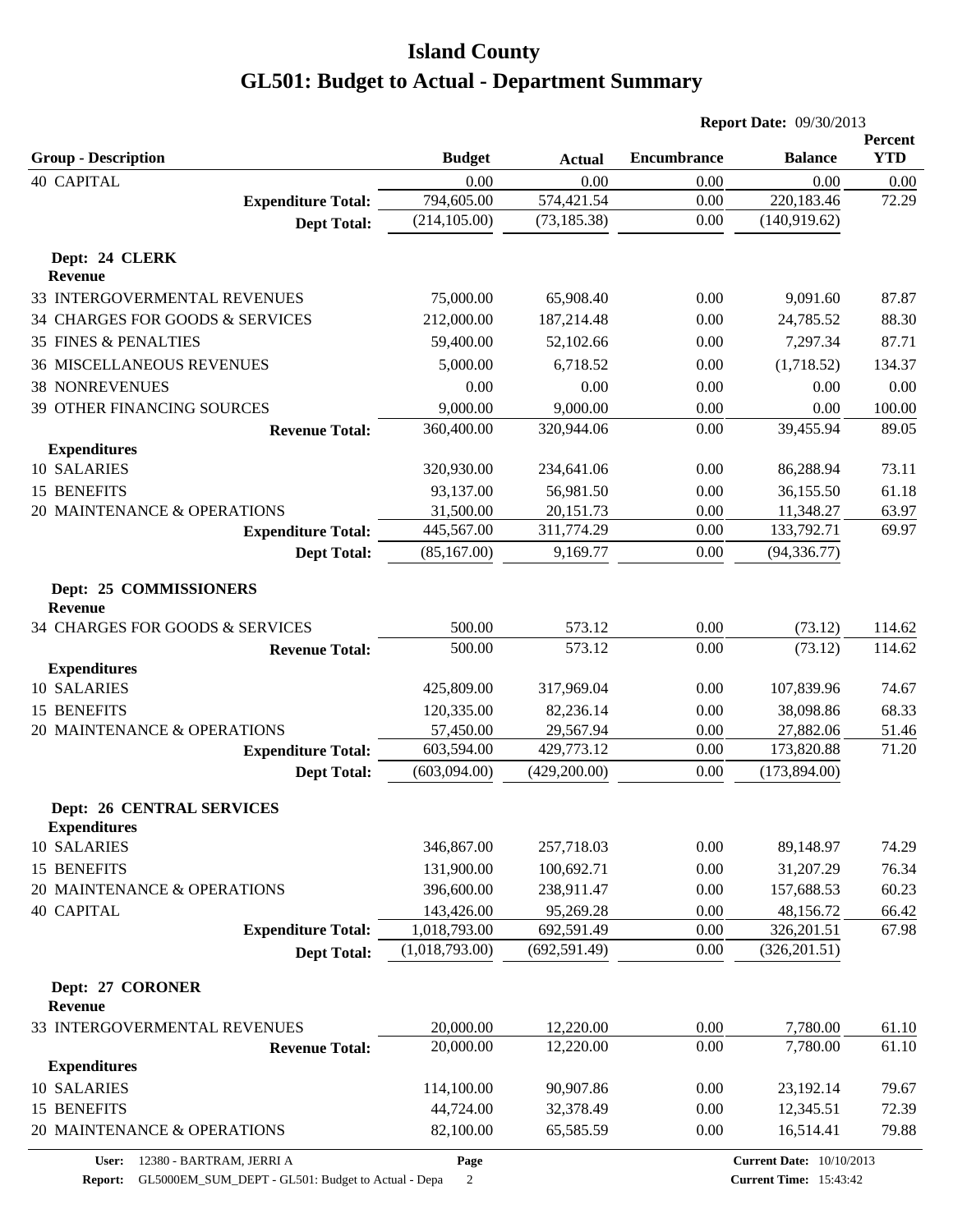|                                                     |                |               |             | <b>Report Date: 09/30/2013</b> |                       |
|-----------------------------------------------------|----------------|---------------|-------------|--------------------------------|-----------------------|
| <b>Group - Description</b>                          | <b>Budget</b>  | <b>Actual</b> | Encumbrance | <b>Balance</b>                 | Percent<br><b>YTD</b> |
| <b>Expenditure Total:</b>                           | 240,924.00     | 188,871.94    | 0.00        | 52,052.06                      | 78.39                 |
| <b>Dept Total:</b>                                  | (220, 924.00)  | (176, 651.94) | 0.00        | (44, 272.06)                   |                       |
| Dept: 28 FACILITIES & MAINTENANCE<br>Revenue        |                |               |             |                                |                       |
| 34 CHARGES FOR GOODS & SERVICES                     | 44,000.00      | 56,797.56     | 0.00        | (12,797.56)                    | 129.08                |
|                                                     |                |               |             |                                |                       |
| <b>36 MISCELLANEOUS REVENUES</b>                    | 0.00           | 0.00          | 0.00        | 0.00                           | 0.00                  |
| 39 OTHER FINANCING SOURCES<br><b>Revenue Total:</b> | 0.00           | 0.00          | 0.00        | 0.00                           | 0.00                  |
| <b>Expenditures</b>                                 | 44,000.00      | 56,797.56     | 0.00        | (12,797.56)                    | 129.08                |
| 10 SALARIES                                         | 419,750.00     | 284,202.38    | 0.00        | 135,547.62                     | 67.70                 |
| 15 BENEFITS                                         | 211,345.00     | 148,180.86    | 0.00        | 63,164.14                      | 70.11                 |
| 20 MAINTENANCE & OPERATIONS                         | 419,150.00     | 289,550.17    | 0.00        | 129,599.83                     | 69.08                 |
| <b>40 CAPITAL</b>                                   | 0.00           | 0.00          | 0.00        | 0.00                           | 0.00                  |
| <b>Expenditure Total:</b>                           | 1,050,245.00   | 721,933.41    | 0.00        | 328,311.59                     | 68.73                 |
|                                                     | (1,006,245.00) | (665, 135.85) | 0.00        | (341, 109.15)                  |                       |
| <b>Dept Total:</b>                                  |                |               |             |                                |                       |
| Dept: 29 DISTRICT COURT<br><b>Revenue</b>           |                |               |             |                                |                       |
| 33 INTERGOVERMENTAL REVENUES                        | 260,000.00     | 79,374.11     | 0.00        | 180,625.89                     | 30.52                 |
| 34 CHARGES FOR GOODS & SERVICES                     | 219,500.00     | 160,810.67    | 0.00        | 58,689.33                      | 73.26                 |
| <b>35 FINES &amp; PENALTIES</b>                     | 423,900.00     | 351,707.84    | 0.00        | 72,192.16                      | 82.96                 |
| <b>36 MISCELLANEOUS REVENUES</b>                    | 16,000.00      | 20,357.01     | 0.00        | (4,357.01)                     | 127.23                |
| <b>Revenue Total:</b>                               | 919,400.00     | 612,249.63    | 0.00        | 307,150.37                     | 66.59                 |
| <b>Expenditures</b>                                 |                |               |             |                                |                       |
| 10 SALARIES                                         | 671,191.00     | 510,255.14    | 0.00        | 160,935.86                     | 76.02                 |
| 15 BENEFITS                                         | 237,738.00     | 185,110.89    | 0.00        | 52,627.11                      | 77.86                 |
| 20 MAINTENANCE & OPERATIONS                         | 91,010.00      | 58,330.84     | 0.00        | 32,679.16                      | 64.09                 |
| <b>Expenditure Total:</b>                           | 999,939.00     | 753,696.87    | 0.00        | 246, 242. 13                   | 75.37                 |
| <b>Dept Total:</b>                                  | (80, 539.00)   | (141, 447.24) | 0.00        | 60,908.24                      |                       |
| <b>Dept: 36 MISCELLANEOUS</b><br><b>Revenue</b>     |                |               |             |                                |                       |
| 34 CHARGES FOR GOODS & SERVICES                     | 0.00           | 1,675.00      | 0.00        | (1,675.00)                     | 0.00                  |
| <b>Revenue Total:</b>                               | 0.00           | 1,675.00      | 0.00        | (1,675.00)                     | 0.00                  |
| <b>Expenditures</b>                                 |                |               |             |                                |                       |
| 10 SALARIES                                         | 10,400.00      | 6,690.26      | 0.00        | 3,709.74                       | 64.32                 |
| 15 BENEFITS                                         | 40,975.00      | 31,952.41     | 0.00        | 9,022.59                       | 77.98                 |
| 20 MAINTENANCE & OPERATIONS                         | 128,670.00     | 91,013.84     | 0.00        | 37,656.16                      | 70.73                 |
| <b>30 INTERGOVERNMENT</b>                           | 70,587.00      | 70,587.00     | 0.00        | 0.00                           | 100.00                |
| <b>Expenditure Total:</b>                           | 250,632.00     | 200,243.51    | 0.00        | 50,388.49                      | 79.89                 |
| <b>Dept Total:</b>                                  | (250, 632.00)  | (198, 568.51) | 0.00        | (52,063.49)                    |                       |
| Dept: 39 PROSECUTING ATTORNEY<br>Revenue            |                |               |             |                                |                       |
| 33 INTERGOVERMENTAL REVENUES                        | 203,516.00     | 140,787.05    | 0.00        | 62,728.95                      | 69.17                 |
| 34 CHARGES FOR GOODS & SERVICES                     | 25,500.00      | 25,215.09     | 0.00        | 284.91                         | 98.88                 |
| 35 FINES & PENALTIES                                | 400.00         | 1,338.31      | 0.00        | (938.31)                       | 334.57                |
|                                                     |                |               |             |                                |                       |

**Report:** GL5000EM\_SUM\_DEPT - GL501: Budget to Actual - Depa 3

**Page**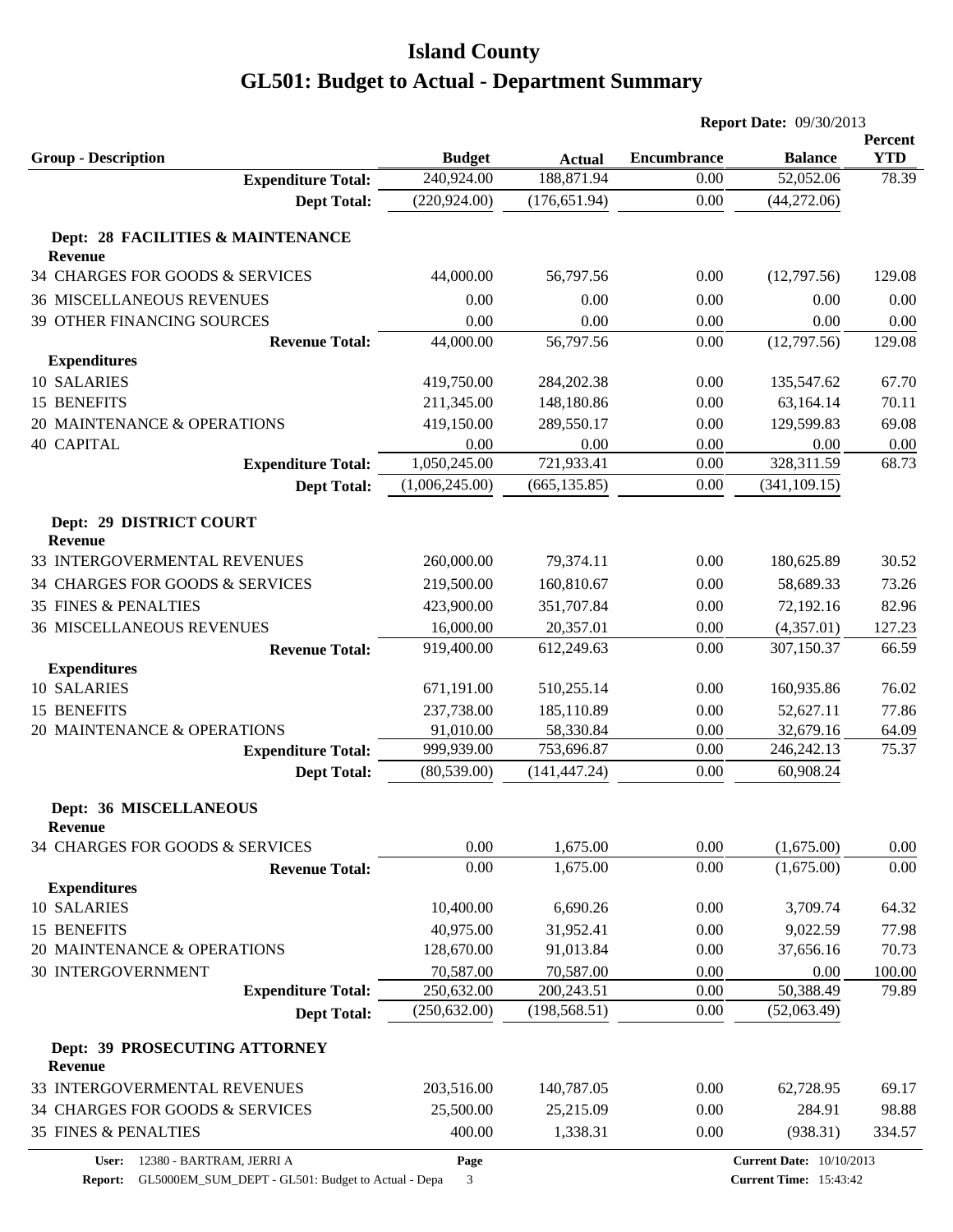|                                           |                |                |                    | <b>Report Date: 09/30/2013</b> |                       |
|-------------------------------------------|----------------|----------------|--------------------|--------------------------------|-----------------------|
| <b>Group - Description</b>                | <b>Budget</b>  | <b>Actual</b>  | <b>Encumbrance</b> | <b>Balance</b>                 | Percent<br><b>YTD</b> |
| <b>36 MISCELLANEOUS REVENUES</b>          | 0.00           | 1,959.70       | 0.00               | (1,959.70)                     | 0.00                  |
| 39 OTHER FINANCING SOURCES                | 13,000.00      | 13,000.00      | 0.00               | 0.00                           | 100.00                |
| <b>Revenue Total:</b>                     | 242,416.00     | 182,300.15     | 0.00               | 60,115.85                      | 75.20                 |
| <b>Expenditures</b>                       |                |                |                    |                                |                       |
| 10 SALARIES                               | 980,451.00     | 688,092.89     | 0.00               | 292,358.11                     | 70.18                 |
| 15 BENEFITS                               | 344,085.00     | 246,648.16     | 0.00               | 97,436.84                      | 71.68                 |
| 20 MAINTENANCE & OPERATIONS               | 143,868.00     | 107,441.72     | 0.00               | 36,426.28                      | 74.68                 |
| <b>40 CAPITAL</b>                         | 17,985.00      | 6,407.87       | 0.00               | 11,577.13                      | 35.62                 |
| <b>Expenditure Total:</b>                 | 1,486,389.00   | 1,048,590.64   | 0.00               | 437,798.36                     | 70.54                 |
| <b>Dept Total:</b>                        | (1,243,973.00) | (866, 290.49)  | 0.00               | (377, 682.51)                  |                       |
| Dept: 40 SHERIFF                          |                |                |                    |                                |                       |
| Revenue                                   |                |                |                    |                                |                       |
| <b>32 LICENSES &amp; PERMITS</b>          | 20,000.00      | 38,635.35      | 0.00               | (18, 635.35)                   | 193.17                |
| 33 INTERGOVERMENTAL REVENUES              | 124,000.00     | 172,578.79     | 0.00               | (48,578.79)                    | 139.17                |
| 34 CHARGES FOR GOODS & SERVICES           | 48,500.00      | 34,896.73      | 0.00               | 13,603.27                      | 71.95                 |
| <b>35 FINES &amp; PENALTIES</b>           | 0.00           | 785.95         | 0.00               | (785.95)                       | 0.00                  |
| <b>36 MISCELLANEOUS REVENUES</b>          | 10,000.00      | 22,636.91      | 0.00               | (12, 636.91)                   | 226.36                |
| <b>38 NONREVENUES</b>                     | 0.00           | 1,091.65       | 0.00               | (1,091.65)                     | 0.00                  |
| 39 OTHER FINANCING SOURCES                | 750,000.00     | 750,000.00     | 0.00               | 0.00                           | 100.00                |
| <b>Revenue Total:</b>                     | 952,500.00     | 1,020,625.38   | 0.00               | (68, 125.38)                   | 107.15                |
| <b>Expenditures</b>                       |                |                |                    |                                |                       |
| 10 SALARIES                               | 4,048,660.00   | 3,078,051.46   | 0.00               | 970,608.54                     | 76.02                 |
| <b>15 BENEFITS</b>                        | 1,474,507.00   | 1,111,931.74   | 0.00               | 362,575.26                     | 75.41                 |
| 20 MAINTENANCE & OPERATIONS               | 727,650.00     | 554,580.67     | 0.00               | 173,069.33                     | 76.21                 |
| <b>30 INTERGOVERNMENT</b>                 | 583,000.00     | 582,707.16     | 0.00               | 292.84                         | 99.94                 |
| <b>40 CAPITAL</b>                         | 20,000.00      | 24,357.50      | 0.00               | (4,357.50)                     | 121.78                |
| 50 INTERDEPT & TRANSFERS                  | 56,000.00      | 13,750.00      | 0.00               | 42,250.00                      | 24.55                 |
| <b>Expenditure Total:</b>                 | 6,909,817.00   | 5,365,378.53   | 0.00               | 1,544,438.47                   | 77.64                 |
| <b>Dept Total:</b>                        | (5,957,317.00) | (4,344,753.15) | 0.00               | (1,612,563.85)                 |                       |
| Dept: 41 SUPERIOR COURT<br><b>Revenue</b> |                |                |                    |                                |                       |
| 32 LICENSES & PERMITS                     | 20,000.00      | 10,258.00      | 0.00               | 9,742.00                       | 51.29                 |
| 33 INTERGOVERMENTAL REVENUES              | 308,913.00     | 216,703.51     | 0.00               | 92,209.49                      | 70.15                 |
| 34 CHARGES FOR GOODS & SERVICES           | 18,000.00      | 13,793.30      | 0.00               | 4,206.70                       | 76.62                 |
| <b>36 MISCELLANEOUS REVENUES</b>          | 0.00           | 518.00         | 0.00               | (518.00)                       | $0.00\,$              |
| 39 OTHER FINANCING SOURCES                | 0.00           | 7,000.00       | 0.00               | (7,000.00)                     | 0.00                  |
| <b>Revenue Total:</b>                     | 346,913.00     | 248,272.81     | 0.00               | 98,640.19                      | 71.56                 |
| <b>Expenditures</b>                       |                |                |                    |                                |                       |
| 10 SALARIES                               | 731,300.00     | 527,375.28     | 0.00               | 203,924.72                     | 72.11                 |
| 15 BENEFITS                               | 171,390.00     | 122,776.79     | 0.00               | 48,613.21                      | 71.63                 |
| 20 MAINTENANCE & OPERATIONS               | 163,689.00     | 105,139.42     | 0.00               | 58,549.58                      | 64.23                 |
| <b>40 CAPITAL</b>                         | 0.00           | 0.00           | 0.00               | 0.00                           | 0.00                  |
| 50 INTERDEPT & TRANSFERS                  | 350,000.00     | 350,000.00     | 0.00               | 0.00                           | 100.00                |
| <b>Expenditure Total:</b>                 | 1,416,379.00   | 1,105,291.49   | 0.00               | 311,087.51                     | 78.03                 |
|                                           |                |                |                    |                                |                       |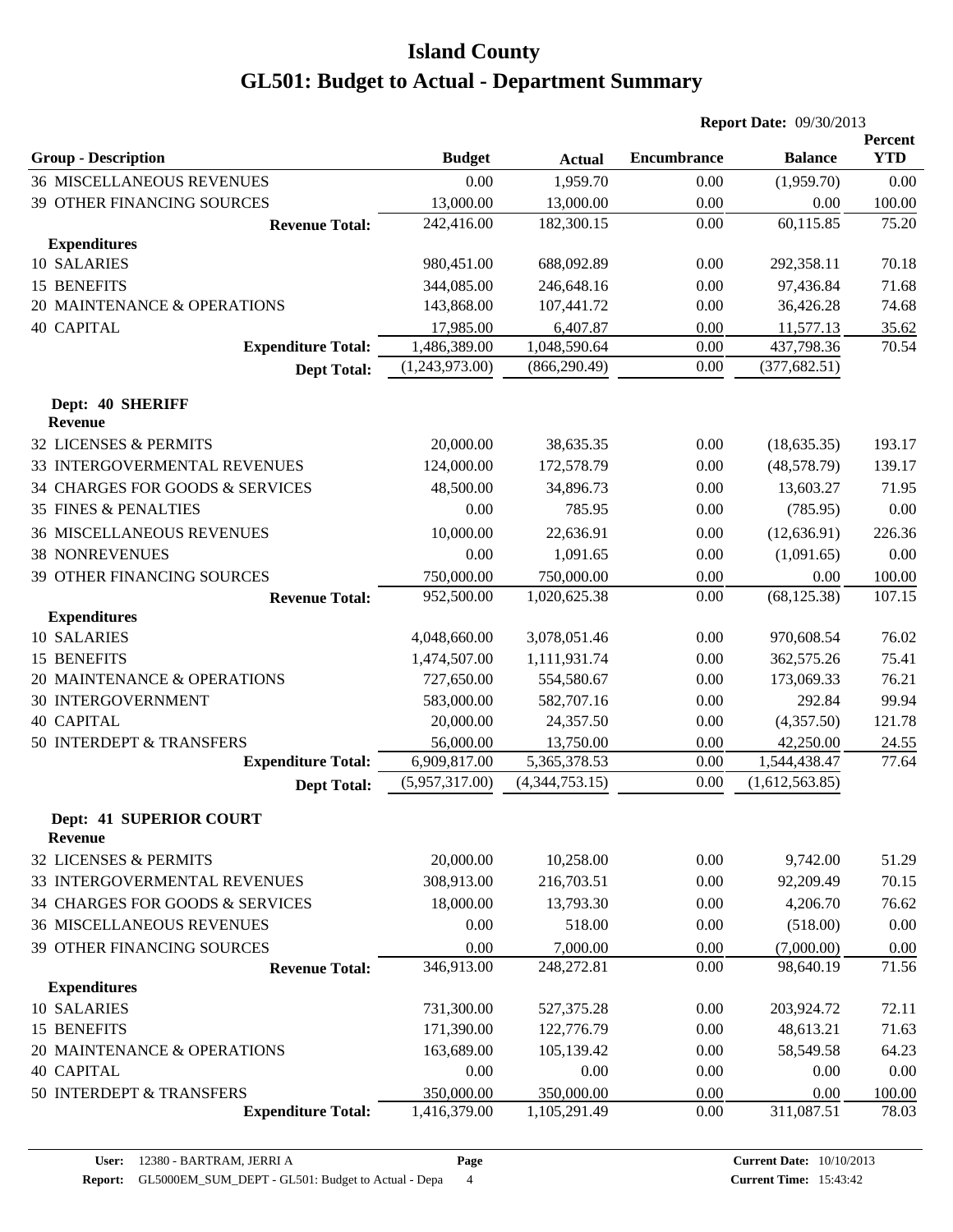|                                     |                |                                |                    | <b>Report Date: 09/30/2013</b> |                       |
|-------------------------------------|----------------|--------------------------------|--------------------|--------------------------------|-----------------------|
| <b>Group - Description</b>          | <b>Budget</b>  |                                | <b>Encumbrance</b> | <b>Balance</b>                 | Percent<br><b>YTD</b> |
| <b>Dept Total:</b>                  | (1,069,466.00) | <b>Actual</b><br>(857, 018.68) | 0.00               | (212, 447.32)                  |                       |
|                                     |                |                                |                    |                                |                       |
| <b>Dept: 42 TREASURER</b>           |                |                                |                    |                                |                       |
| <b>Revenue</b>                      |                |                                |                    |                                |                       |
| 31 TAXES                            | 75,000.00      | 83,647.46                      | 0.00               | (8,647.46)                     | 111.52                |
| 34 CHARGES FOR GOODS & SERVICES     | 7,050.00       | 3,444.67                       | 0.00               | 3,605.33                       | 48.86                 |
| <b>36 MISCELLANEOUS REVENUES</b>    | 302,000.00     | 415,699.84                     | 0.00               | (113, 699.84)                  | 137.64                |
| <b>Revenue Total:</b>               | 384,050.00     | 502,791.97                     | 0.00               | (118,741.97)                   | 130.91                |
| <b>Expenditures</b>                 |                |                                |                    |                                |                       |
| 10 SALARIES                         | 342,709.00     | 277,549.60                     | 0.00               | 65,159.40                      | 80.98                 |
| <b>15 BENEFITS</b>                  | 107,119.00     | 82,751.13                      | 0.00               | 24,367.87                      | 77.25                 |
| 20 MAINTENANCE & OPERATIONS         | 64,700.00      | 41,647.43                      | 0.00               | 23,052.57                      | 64.37                 |
| <b>60 DEBT SERVICE</b>              | 6,000.00       | 4,085.92                       | 0.00               | 1,914.08                       | 68.09                 |
| <b>Expenditure Total:</b>           | 520,528.00     | 406,034.08                     | 0.00               | 114,493.92                     | 78.00                 |
| <b>Dept Total:</b>                  | (136, 478.00)  | 96,757.89                      | 0.00               | (233, 235.89)                  |                       |
| Dept: 47 BUDGET                     |                |                                |                    |                                |                       |
| <b>Revenue</b>                      |                |                                |                    |                                |                       |
| 34 CHARGES FOR GOODS & SERVICES     | 0.00           |                                | 0.00               |                                |                       |
| <b>Revenue Total:</b>               | 0.00           | 69.29<br>69.29                 | 0.00               | (69.29)<br>(69.29)             | 0.00<br>0.00          |
| <b>Expenditures</b>                 |                |                                |                    |                                |                       |
| 10 SALARIES                         | 82,466.00      | 61,918.68                      | 0.00               | 20,547.32                      | 75.08                 |
| 15 BENEFITS                         | 21,153.00      | 15,911.29                      | 0.00               | 5,241.71                       | 75.22                 |
| 20 MAINTENANCE & OPERATIONS         | 11,600.00      |                                | 0.00               |                                |                       |
| <b>Expenditure Total:</b>           | 115,219.00     | 4,132.33<br>81,962.30          | 0.00               | 7,467.67<br>33,256.70          | 35.62<br>71.13        |
| <b>Dept Total:</b>                  | (115, 219.00)  | (81,893.01)                    | 0.00               | (33,325.99)                    |                       |
|                                     |                |                                |                    |                                |                       |
| Dept: 48 EMERGENCY MANAGEMENT       |                |                                |                    |                                |                       |
| <b>Revenue</b>                      |                |                                |                    |                                |                       |
| 33 INTERGOVERMENTAL REVENUES        | 257,585.00     | 146,444.03                     | 0.00               | 111,140.97                     | 56.85                 |
| <b>Revenue Total:</b>               | 257,585.00     | 146,444.03                     | 0.00               | 111,140.97                     | 56.85                 |
| <b>Expenditures</b>                 |                |                                |                    |                                |                       |
| <b>10 SALARIES</b>                  | 43,200.00      | 32,729.44                      | 0.00               | 10,470.56                      | 75.76                 |
| 15 BENEFITS                         | 9,415.00       | 7,208.93                       | 0.00               | 2,206.07                       | 76.56                 |
| 20 MAINTENANCE & OPERATIONS         | 265,935.00     | 109,124.51                     | 0.00               | 156,810.49                     | 41.03                 |
| <b>40 CAPITAL</b>                   | 0.00           | 42,458.05                      | 0.00               | (42, 458.05)                   | 0.00                  |
| <b>Expenditure Total:</b>           | 318,550.00     | 191,520.93                     | 0.00               | 127,029.07                     | 60.12                 |
| <b>Dept Total:</b>                  | (60, 965.00)   | (45,076.90)                    | 0.00               | (15,888.10)                    |                       |
| Dept: 51 CIVIL SERVICE              |                |                                |                    |                                |                       |
| <b>Expenditures</b>                 |                |                                |                    |                                |                       |
| 10 SALARIES                         | 0.00           | 0.00                           | 0.00               | 0.00                           | 0.00                  |
| 15 BENEFITS                         | 0.00           | 0.00                           | 0.00               | 0.00                           | 0.00                  |
| 20 MAINTENANCE & OPERATIONS         | 0.00           | 0.00                           | 0.00               | 0.00                           | 0.00                  |
| <b>Expenditure Total:</b>           | 0.00           | 0.00                           | 0.00               | 0.00                           | 0.00                  |
| <b>Dept Total:</b>                  | 0.00           | 0.00                           | 0.00               | 0.00                           |                       |
|                                     |                |                                |                    |                                |                       |
| Dept: 53 PLANNING<br><b>Revenue</b> |                |                                |                    |                                |                       |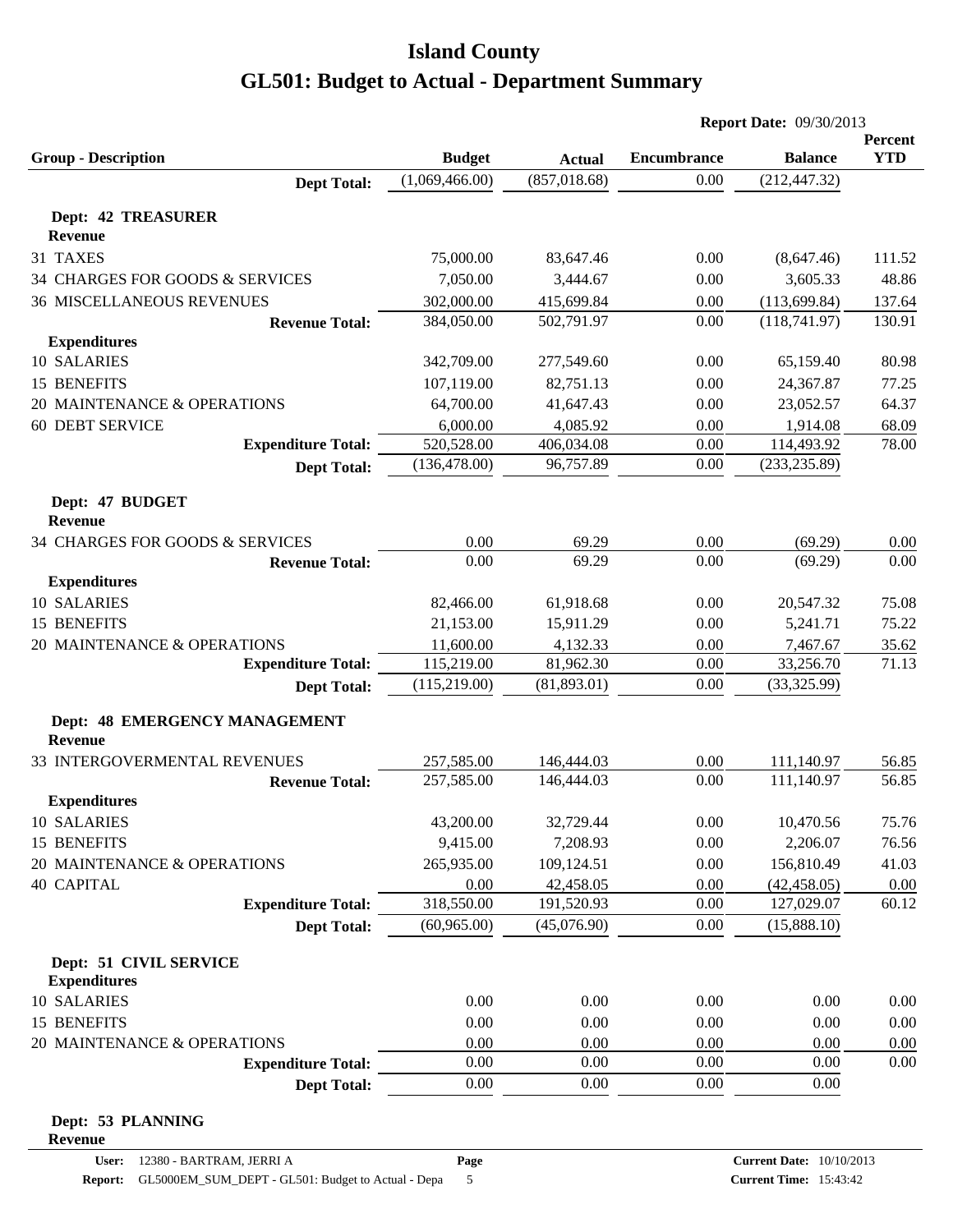|                                                    |                |               |                    | <b>Report Date: 09/30/2013</b> |                              |
|----------------------------------------------------|----------------|---------------|--------------------|--------------------------------|------------------------------|
| <b>Group - Description</b>                         | <b>Budget</b>  | <b>Actual</b> | <b>Encumbrance</b> | <b>Balance</b>                 | <b>Percent</b><br><b>YTD</b> |
| 32 LICENSES & PERMITS                              | 854,000.00     | 731,554.67    | 0.00               | 122,445.33                     | 85.66                        |
| 33 INTERGOVERMENTAL REVENUES                       | 32,188.00      | 45,770.03     | 0.00               | (13,582.03)                    | 142.19                       |
| 34 CHARGES FOR GOODS & SERVICES                    | 508,425.00     | 364,488.08    | 0.00               | 143,936.92                     | 71.68                        |
| <b>36 MISCELLANEOUS REVENUES</b>                   | 300.00         | 186.16        | 0.00               | 113.84                         | 62.05                        |
| 39 OTHER FINANCING SOURCES                         | 49,000.00      | 49,000.00     | 0.00               | 0.00                           | 100.00                       |
| <b>Revenue Total:</b>                              | 1,443,913.00   | 1,190,998.94  | 0.00               | 252,914.06                     | 82.48                        |
| <b>Expenditures</b>                                |                |               |                    |                                |                              |
| 10 SALARIES                                        | 1,029,149.00   | 688,508.42    | 0.00               | 340,640.58                     | 66.90                        |
| 15 BENEFITS                                        | 419,803.00     | 278,378.96    | 0.00               | 141,424.04                     | 66.31                        |
| 20 MAINTENANCE & OPERATIONS                        | 143,255.00     | 83,691.37     | 0.00               | 59,563.63                      | 58.42                        |
| <b>Expenditure Total:</b>                          | 1,592,207.00   | 1,050,578.75  | 0.00               | 541,628.25                     | 65.98                        |
| <b>Dept Total:</b>                                 | (148, 294.00)  | 140,420.19    | 0.00               | (288, 714.19)                  |                              |
| Dept: 54 GENERAL SERVICES ADMIN<br><b>Revenue</b>  |                |               |                    |                                |                              |
| 31 TAXES                                           | 0.00           | 0.00          | 0.00               | 0.00                           | 0.00                         |
| 32 LICENSES & PERMITS                              | 19,625.00      | 16,260.00     | 0.00               | 3,365.00                       | 82.85                        |
| 33 INTERGOVERMENTAL REVENUES                       | 52,582.00      | 0.00          | 0.00               | 52,582.00                      | 0.00                         |
| 34 CHARGES FOR GOODS & SERVICES                    | 32,875.00      | 21,105.66     | 0.00               | 11,769.34                      | 64.19                        |
| <b>35 FINES &amp; PENALTIES</b>                    | 4,000.00       | 1,295.00      | 0.00               | 2,705.00                       | 32.37                        |
| <b>36 MISCELLANEOUS REVENUES</b>                   | 3,500.00       | 2,855.00      | 0.00               | 645.00                         | 81.57                        |
| <b>Revenue Total:</b>                              | 112,582.00     | 41,515.66     | 0.00               | 71,066.34                      | 36.87                        |
| <b>Expenditures</b>                                |                |               |                    |                                |                              |
| 10 SALARIES                                        | 79,683.00      | 81,319.35     | 0.00               | (1,636.35)                     | 102.05                       |
| 15 BENEFITS                                        | 27,607.00      | 19,804.15     | 0.00               | 7,802.85                       | 71.73                        |
| 20 MAINTENANCE & OPERATIONS                        | 1,092,259.00   | 756,952.68    | 0.00               | 335,306.32                     | 69.30                        |
| <b>30 INTERGOVERNMENT</b>                          | 10,094.00      | 9,873.23      | 0.00               | 220.77                         | 97.81                        |
| <b>Expenditure Total:</b>                          | 1,209,643.00   | 867,949.41    | 0.00               | 341,693.59                     | 71.75                        |
| <b>Dept Total:</b>                                 | (1,097,061.00) | (826, 433.75) | 0.00               | (270, 627.25)                  |                              |
| <b>Dept: 59 HUMAN RESOURCES</b><br><b>Revenue</b>  |                |               |                    |                                |                              |
| 34 CHARGES FOR GOODS & SERVICES                    | 0.00           | 53.00         | 0.00               | (53.00)                        | 0.00                         |
| <b>36 MISCELLANEOUS REVENUES</b>                   | 0.00           | 922.05        | 0.00               | (922.05)                       | 0.00                         |
| <b>Revenue Total:</b>                              | 0.00           | 975.05        | 0.00               | (975.05)                       | 0.00                         |
| <b>Expenditures</b>                                |                |               |                    |                                |                              |
| 10 SALARIES                                        | 165,900.00     | 124,265.93    | 0.00               | 41,634.07                      | 74.90                        |
| 15 BENEFITS                                        | 57,722.00      | 43,170.86     | 0.00               | 14,551.14                      | 74.79                        |
| 20 MAINTENANCE & OPERATIONS                        | 62,110.00      | 54,126.39     | 0.00               | 7,983.61                       | 87.14                        |
| <b>Expenditure Total:</b>                          | 285,732.00     | 221,563.18    | 0.00               | 64,168.82                      | $\overline{77.54}$           |
| <b>Dept Total:</b>                                 | (285, 732.00)  | (220, 588.13) | 0.00               | (65, 143.87)                   |                              |
| Dept: 90 x FUND NON-DEPARTMENTAL<br><b>Revenue</b> |                |               |                    |                                |                              |
| 30 USE OF FUND BALANCE/RESERVES                    | 459,380.00     | 0.00          | 0.00               | 459,380.00                     | 0.00                         |
| 31 TAXES                                           | 7,291,000.00   | 4,375,409.17  | 0.00               | 2,915,590.83                   | 60.01                        |
| 31 TAXES                                           | 5,929,000.00   | 5,075,370.52  | 0.00               | 853,629.48                     | 85.60                        |

**Page**

Report: GL5000EM\_SUM\_DEPT - GL501: Budget to Actual - Depa 6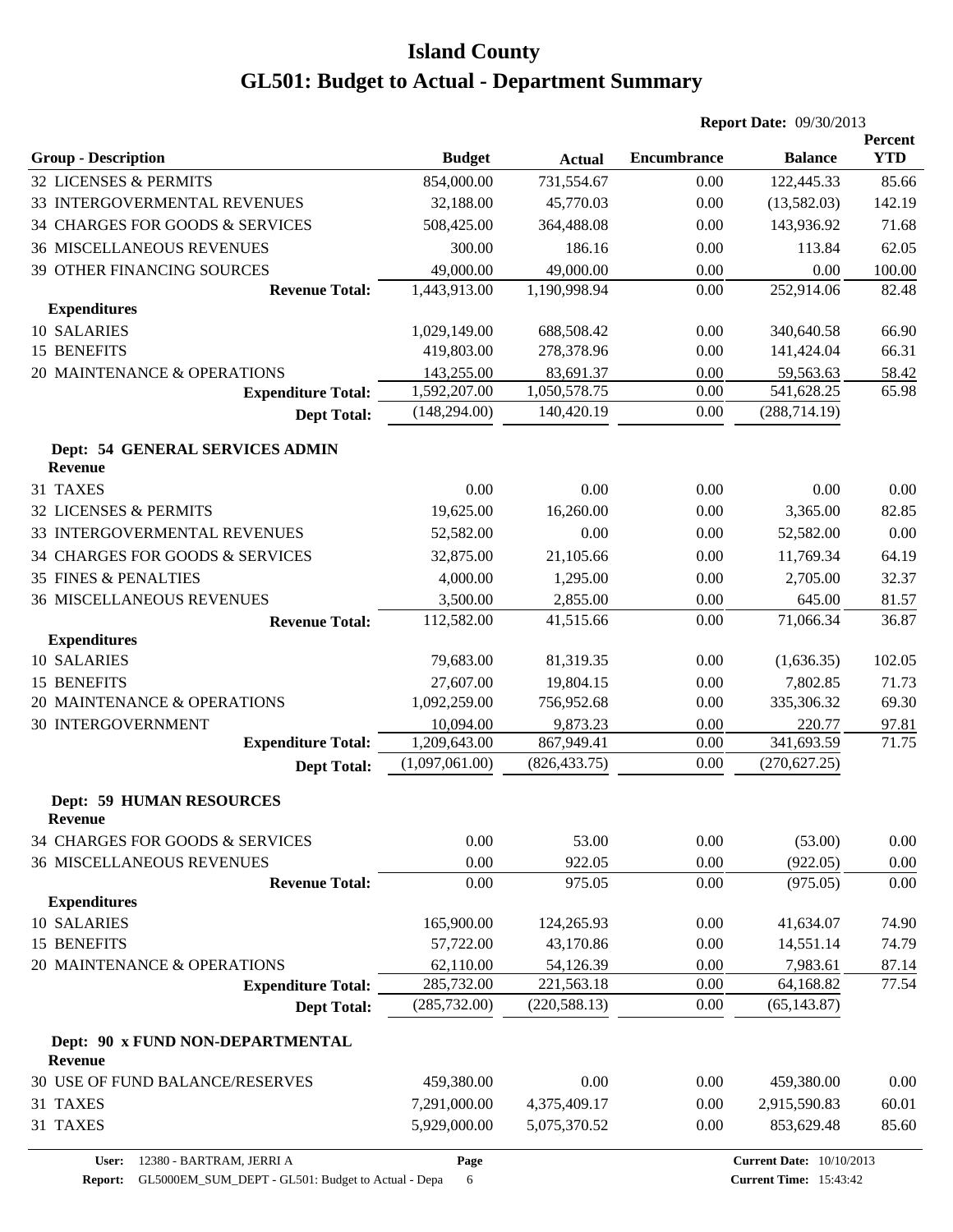|                                   |               |               |                    | <b>Report Date: 09/30/2013</b> |                |
|-----------------------------------|---------------|---------------|--------------------|--------------------------------|----------------|
|                                   |               |               |                    |                                | <b>Percent</b> |
| <b>Group - Description</b>        | <b>Budget</b> | <b>Actual</b> | <b>Encumbrance</b> | <b>Balance</b>                 | <b>YTD</b>     |
| 33 INTERGOVERMENTAL REVENUES      | 998,000.00    | 950,182.25    | 0.00               | 47,817.75                      | 95.20          |
| 34 CHARGES FOR GOODS & SERVICES   | 30,000.00     | 21,775.01     | 0.00               | 8,224.99                       | 72.58          |
| <b>36 MISCELLANEOUS REVENUES</b>  | 65,000.00     | 1.141.64      | 0.00               | 63,858.36                      | 1.75           |
| <b>39 OTHER FINANCING SOURCES</b> | 1.355.800.00  | 1.355.800.00  | 0.00               | 0.00                           | 100.00         |
| <b>Revenue Total:</b>             | 16.128.180.00 | 11.779.678.59 | 0.00               | 4,348,501.41                   | 73.03          |
| <b>Expenditures</b>               |               |               |                    |                                |                |
| 20 MAINTENANCE & OPERATIONS       | 88.736.00     | 0.00          | 0.00               | 88.736.00                      | 0.00           |
| 50 INTERDEPT & TRANSFERS          | 1.277.331.00  | 1,141,365.36  | 0.00               | 135,965.64                     | 89.35          |
| 60 DEBT SERVICE                   | 0.00          | 0.07          | 0.00               | (0.07)                         | 0.00           |
| <b>Expenditure Total:</b>         | 1.366.067.00  | 1,141,365.43  | 0.00               | 224,701.57                     | 83.55          |
| <b>Dept Total:</b>                | 14,762,113.00 | 10,638,313.16 | 0.00               | 4,123,799.84                   |                |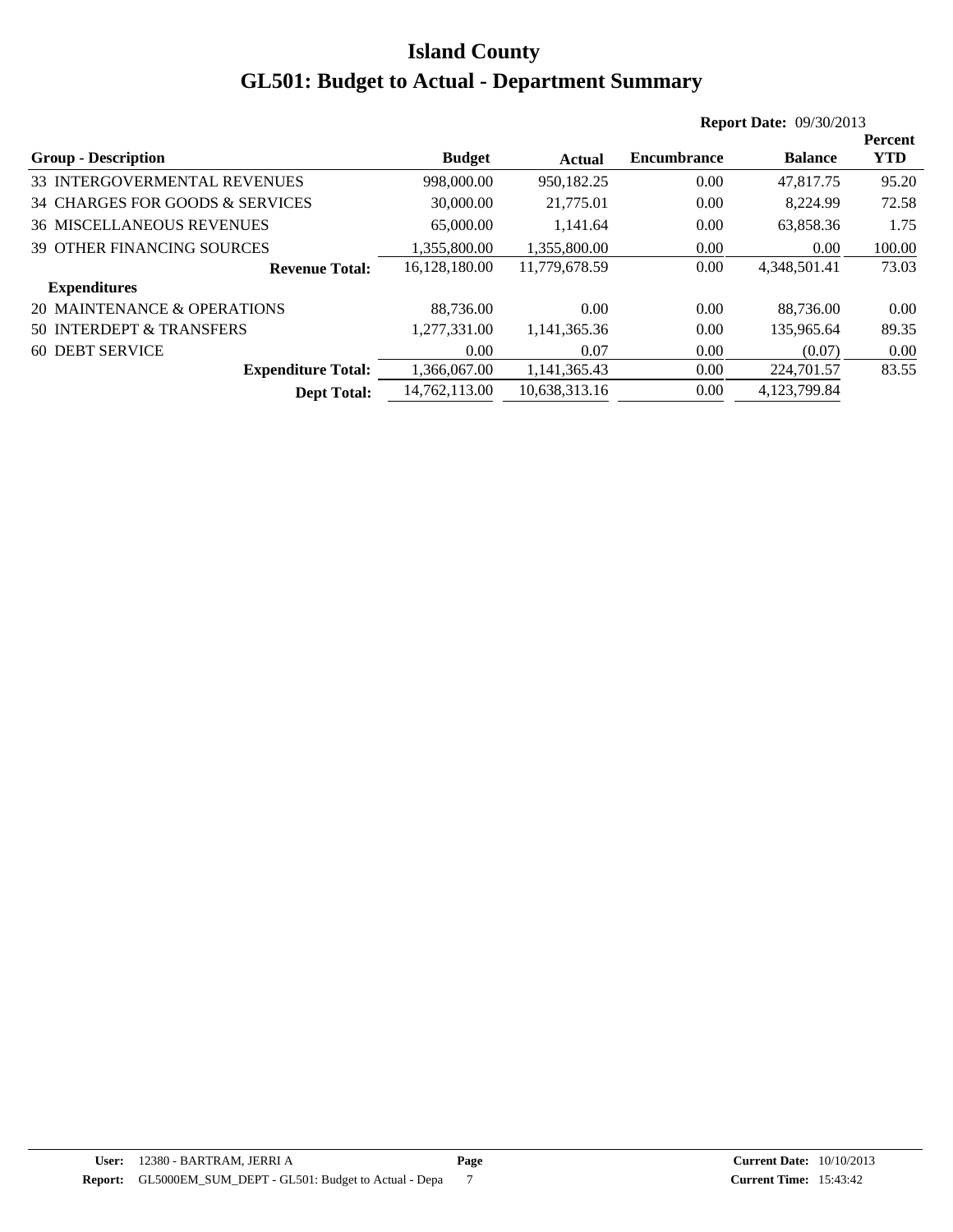|                                                                                                             | <b>Prior Years to Date Actuals</b> |               | 2013<br>Approved | 2013<br><b>Month</b><br>to Date @ | 2013<br>Year to<br>Date @ | 2013<br><b>Encumbered</b><br>Amount @ | 2013<br>Balance @ | <b>Percent</b>                                            |
|-------------------------------------------------------------------------------------------------------------|------------------------------------|---------------|------------------|-----------------------------------|---------------------------|---------------------------------------|-------------------|-----------------------------------------------------------|
| Object<br><b>Description</b>                                                                                | 2011                               | 2012          | <b>Budget</b>    | 09/30/2013                        | 09/30/2013                | 09/30/2013                            | 09/30/2013        | <b>YTD</b>                                                |
| 2% HOTEL/MOTEL PUBLIC FACILITI (124)                                                                        |                                    |               |                  |                                   |                           |                                       |                   |                                                           |
| USE OF FUND BALANCE                                                                                         | 0.00                               | 0.00          | 0.00             | 0.00                              | 0.00                      | 0.00                                  | 0.00              | $0\%$                                                     |
| <b>REVENUES</b>                                                                                             | 90,946.84                          | 96,882.07     | 156,700.00       | 18,114.72                         | 109,203.95                | 0.00                                  | 47,496.05         | 70%                                                       |
| <b>EXPENDITURES</b>                                                                                         | (81,619.49)                        | (81,936.33)   | (150,000.00)     | (29, 503.41)                      | (110, 646.68)             | 0.00                                  | (39, 353.32)      | 74 %                                                      |
| <b>TRANSFERS OUT</b>                                                                                        | (4,500.00)                         | (5,100.00)    | (6,700.00)       | 0.00                              | (6,700.00)                | 0.00                                  | 0.00              | 100 %                                                     |
| Net 2% HOTEL/MOTEL PUBLIC FACILITI (124)                                                                    | 4,827.35                           | 9,845.74      | 0.00             | (11, 388.69)                      | (8, 142.73)               | 0.00                                  | 8,142.73          |                                                           |
| <b>ALCOHOL/SUBSTANCE ABUSE (123)</b>                                                                        |                                    |               |                  |                                   |                           |                                       |                   |                                                           |
| USE OF FUND BALANCE                                                                                         | 0.00                               | 0.00          | 0.00             | 0.00                              | 0.00                      | 0.00                                  | 0.00              | 0%                                                        |
| <b>REVENUES</b>                                                                                             | 8,611.55                           | 57,194.06     | 66,000.00        | 17,397.92                         | 89,002.28                 | 0.00                                  | (23,002.28)       | 135 %                                                     |
| <b>GRANT REVENUES</b>                                                                                       | 253,947.82                         | 255,453.93    | 509,980.00       | 40,652.73                         | 262,620.11                | 0.00                                  | 247,359.89        | 51 %                                                      |
| <b>EXPENDITURES</b>                                                                                         | (409, 276.90)                      | (359, 721.90) | (575,980.00)     | (36,611.97)                       | (395, 109.27)             | 0.00                                  | (180, 870.73)     | 69%                                                       |
| <b>TRANSFERS IN</b>                                                                                         | 0.00                               | 6,000.00      | 0.00             | 0.00                              | 0.00                      | 0.00                                  | 0.00              | $0\%$                                                     |
| <b>TRANSFERS OUT</b>                                                                                        | (1,587.40)                         | (5,000.00)    | 0.00             | 0.00                              | 0.00                      | 0.00                                  | 0.00              | $0\%$                                                     |
| Net ALCOHOL/SUBSTANCE ABUSE (123)                                                                           | (148, 304.93)                      | (46,073.91)   | 0.00             | 21,438.68                         | (43, 486.88)              | 0.00                                  | 43,486.88         |                                                           |
| <b>ANTI-PROFITEERING (136)</b>                                                                              |                                    |               |                  |                                   |                           |                                       |                   |                                                           |
| USE OF FUND BALANCE                                                                                         | 0.00                               | 0.00          | 0.00             | 0.00                              | 0.00                      | 0.00                                  | 0.00              | 0%                                                        |
| <b>REVENUES</b>                                                                                             | 17.00                              | 14.85         | 0.00             | 1.29                              | 13.75                     | 0.00                                  | (13.75)           | 0%                                                        |
| <b>TRANSFERS OUT</b>                                                                                        | 0.00                               | 0.00          | 0.00             | 0.00                              | 0.00                      | 0.00                                  | 0.00              | $0\%$                                                     |
| Net ANTI-PROFITEERING (136)                                                                                 | 17.00                              | 14.85         | 0.00             | 1.29                              | 13.75                     | 0.00                                  | (13.75)           |                                                           |
| <b>AUDITOR'S O &amp; M (118)</b>                                                                            |                                    |               |                  |                                   |                           |                                       |                   |                                                           |
| USE OF FUND BALANCE                                                                                         | 0.00                               | 0.00          | 13,920.00        | 0.00                              | 0.00                      | 0.00                                  | 13,920.00         | $0\%$                                                     |
| <b>REVENUES</b>                                                                                             | 107,086.02                         | 108,868.19    | 125,000.00       | 5,652.00                          | 129,061.42                | 0.00                                  | (4,061.42)        | 103%                                                      |
| <b>EXPENDITURES</b>                                                                                         | (104, 042.72)                      | (106,092.98)  | (164, 320.00)    | (7,063.25)                        | (104, 808.32)             | 0.00                                  | (59, 511.68)      | 64 %                                                      |
| <b>TRANSFERS IN</b>                                                                                         | 25,400.00                          | 25,400.00     | 25,400.00        | 0.00                              | 25,400.00                 | 0.00                                  | 0.00              | 100 %                                                     |
| <b>TRANSFERS OUT</b>                                                                                        | 0.00                               | 0.00          | 0.00             | 0.00                              | 0.00                      | 0.00                                  | 0.00              | $0\%$                                                     |
| Net AUDITOR'S O & M (118)                                                                                   | 28,443.30                          | 28,175.21     | 0.00             | (1,411.25)                        | 49,653.10                 | 0.00                                  | (49,653.10)       |                                                           |
| <b>CAPITAL DRAINAGE (321)</b>                                                                               |                                    |               |                  |                                   |                           |                                       |                   |                                                           |
| <b>REVENUES</b>                                                                                             | 0.00                               | 0.00          | 0.00             | 0.00                              | 0.00                      | 0.00                                  | 0.00              | 0%                                                        |
| <b>EXPENDITURES</b>                                                                                         | (88,980.39)                        | (184, 764.47) | (685,000.00)     | (11,600.08)                       | (116, 234.13)             | 0.00                                  | (568, 765.87)     | 17%                                                       |
| <b>TRANSFERS IN</b>                                                                                         | 111,000.00                         | 295,588.40    | 715,800.00       | 265,000.00                        | 485,400.00                | 0.00                                  | 230,400.00        | 68 %                                                      |
| <b>TRANSFERS OUT</b>                                                                                        | (16,800.00)                        | (31,500.00)   | (30,800.00)      | 0.00                              | (30,800.00)               | 0.00                                  | 0.00              | 100 %                                                     |
| Net CAPITAL DRAINAGE (321)                                                                                  | 5,219.61                           | 79,323.93     | 0.00             | 253,399.92                        | 338,365.87                | 0.00                                  | (338, 365.87)     |                                                           |
| <b>CASA FUND (131)</b>                                                                                      |                                    |               |                  |                                   |                           |                                       |                   |                                                           |
| USE OF FUND BALANCE                                                                                         | 0.00                               | 0.00          | 0.00             | 0.00                              | 0.00                      | 0.00                                  | 0.00              | 0%                                                        |
| <b>REVENUES</b>                                                                                             | 4,570.85                           | 0.00          | 0.00             | 0.00                              | 341.00                    | 0.00                                  | (341.00)          | 0%                                                        |
| <b>GRANT REVENUES</b>                                                                                       | 22,527.65                          | 30,429.25     | 60,284.00        | 557.77                            | 30,887.77                 | 0.00                                  | 29,396.23         | 51 %                                                      |
| <b>EXPENDITURES</b>                                                                                         | (78,999.43)                        | (79, 438.03)  | (110, 875.00)    | (6,897.24)                        | (66, 362.49)              | 0.00                                  | (44, 512.51)      | 60%                                                       |
| <b>TRANSFERS IN</b>                                                                                         | 50,591.00                          | 50,591.00     | 50,591.00        | 0.00                              | 50,591.00                 | 0.00                                  | 0.00              | 100 %                                                     |
| User: 12380 - BARTRAM, JERRI A<br><b>Report:</b> GL5010EM FUND - GL535: Multi Year Budget to Actual by Fund |                                    |               | Page<br>1        |                                   |                           |                                       |                   | Current Date: 10/10/2013<br><b>Current Time: 15:17:04</b> |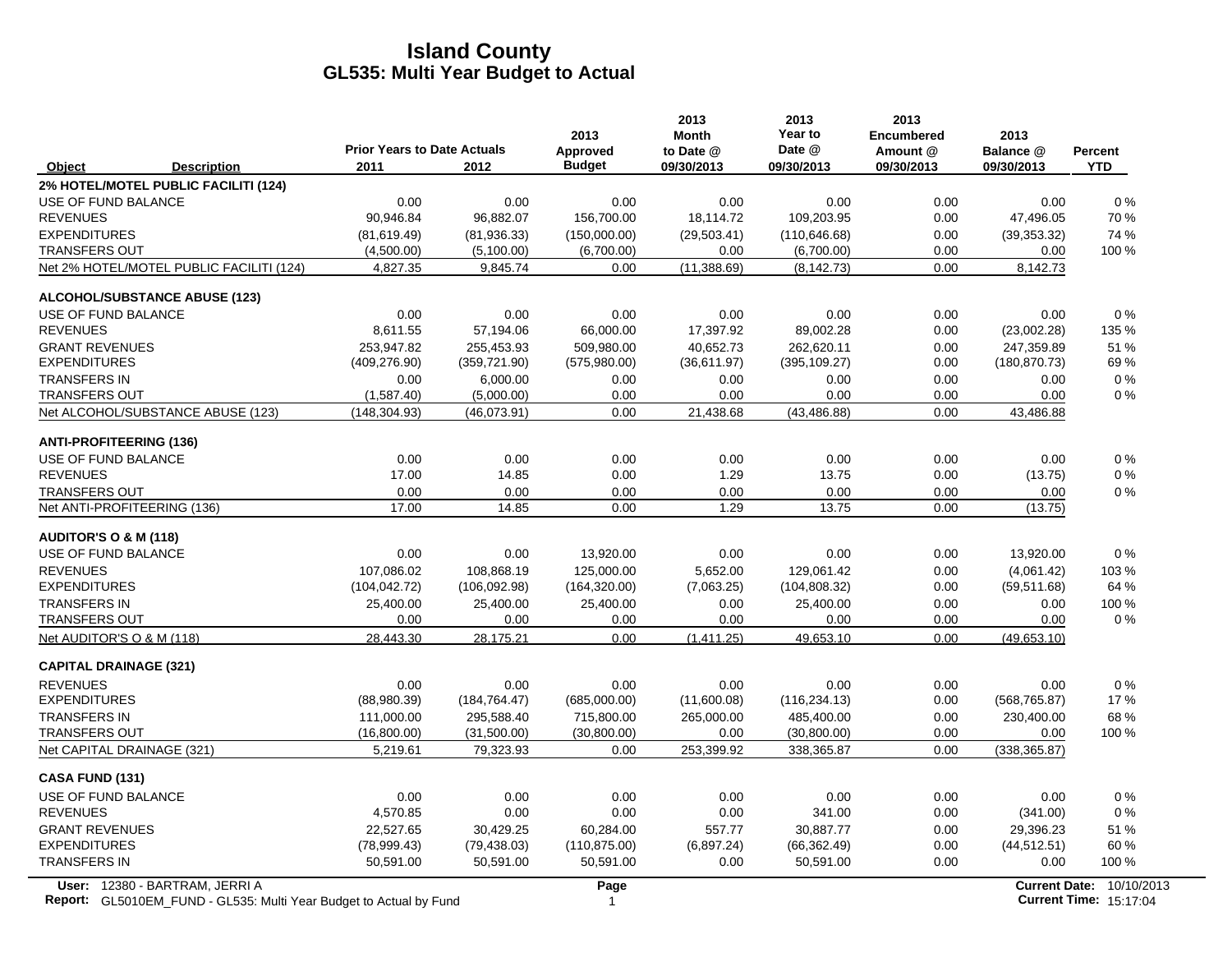|                                             |                                            |              | 2013                      | 2013<br><b>Month</b>    | 2013<br>Year to<br>Date @ | 2013<br><b>Encumbered</b> | 2013                    |                              |
|---------------------------------------------|--------------------------------------------|--------------|---------------------------|-------------------------|---------------------------|---------------------------|-------------------------|------------------------------|
| Object<br><b>Description</b>                | <b>Prior Years to Date Actuals</b><br>2011 | 2012         | Approved<br><b>Budget</b> | to Date @<br>09/30/2013 | 09/30/2013                | Amount @<br>09/30/2013    | Balance @<br>09/30/2013 | <b>Percent</b><br><b>YTD</b> |
| <b>TRANSFERS OUT</b>                        | 0.00                                       | 0.00         | 0.00                      | 0.00                    | 0.00                      | 0.00                      | 0.00                    | $0\%$                        |
| Net CASA FUND (131)                         | (1,309.93)                                 | 1,582.22     | 0.00                      | (6, 339.47)             | 15,457.28                 | 0.00                      | (15, 457.28)            |                              |
| <b>CLEAN WATER UTILITY (154)</b>            |                                            |              |                           |                         |                           |                           |                         |                              |
| <b>REVENUES</b>                             | 0.00                                       | 852,841.16   | 1,535,000.00              | 40,423.88               | 887,364.70                | 0.00                      | 647,635.30              | 58%                          |
| <b>GRANT REVENUES</b>                       | 0.00                                       | 0.00         | 0.00                      | 0.00                    | 0.00                      | 0.00                      | 0.00                    | $0\%$                        |
| <b>EXPENDITURES</b>                         | 0.00                                       | (15, 214.16) | (1,305,000.00)            | 0.00                    | (16, 101.30)              | 0.00                      | (1,288,898.70)          | $1\%$                        |
| <b>TRANSFERS OUT</b>                        | 0.00                                       | (202,000.00) | (230,000.00)              | 0.00                    | 0.00                      | 0.00                      | (230,000.00)            | $0\%$                        |
| Net CLEAN WATER UTILITY (154)               | 0.00                                       | 635.627.00   | 0.00                      | 40,423.88               | 871,263.40                | 0.00                      | (871, 263.40)           |                              |
| <b>COMM MENTAL HEALTH FACILITY (148)</b>    |                                            |              |                           |                         |                           |                           |                         |                              |
| <b>REVENUES</b>                             | 3.858.08                                   | 3,858.08     | 5,790.00                  | 482.26                  | 4.822.60                  | 0.00                      | 967.40                  | 83%                          |
| <b>EXPENDITURES</b>                         | (4,759.71)                                 | (3,813.84)   | (5,790.00)                | (342.00)                | (3,078.00)                | 0.00                      | (2,712.00)              | 53 %                         |
| <b>TRANSFERS OUT</b>                        | 0.00                                       | 0.00         | 0.00                      | 0.00                    | 0.00                      | 0.00                      | 0.00                    | $0\%$                        |
| Net COMM MENTAL HEALTH FACILITY (148)       | (901.63)                                   | 44.24        | 0.00                      | 140.26                  | 1,744.60                  | 0.00                      | (1,744.60)              |                              |
| <b>CONSERVATION FUTURES (132)</b>           |                                            |              |                           |                         |                           |                           |                         |                              |
| USE OF FUND BALANCE                         | 0.00                                       | 0.00         | 150,500.00                | 0.00                    | 0.00                      | 0.00                      | 150,500.00              | $0\%$                        |
| <b>REVENUES</b>                             | 399,619.47                                 | 394,838.15   | 780,100.00                | 19,842.58               | 412,907.57                | 0.00                      | 367,192.43              | 53%                          |
| <b>GRANT REVENUES</b>                       | 46,394.36                                  | 1.296.84     | 498,750.00                | 0.00                    | 510,922.67                | 0.00                      | (12, 172.67)            | 102 %                        |
| <b>EXPENDITURES</b>                         | (90,687.65)                                | (96, 327.89) | (1,429,350.00)            | 35,078.26               | (471,005.45)              | 0.00                      | (958, 344.55)           | 33 %                         |
| <b>TRANSFERS OUT</b>                        | 0.00                                       | 0.00         | 0.00                      | 0.00                    | 0.00                      | 0.00                      | 0.00                    | $0\%$                        |
| Net CONSERVATION FUTURES (132)              | 355,326.18                                 | 299,807.10   | 0.00                      | 54,920.84               | 452,824.79                | 0.00                      | (452, 824.79)           |                              |
| <b>CONSTRUCTION &amp; ACQUISITION (308)</b> |                                            |              |                           |                         |                           |                           |                         |                              |
| USE OF FUND BALANCE                         | 0.00                                       | 0.00         | 0.00                      | 0.00                    | 0.00                      | 0.00                      | 0.00                    | $0\%$                        |
| <b>EXPENDITURES</b>                         | 0.00                                       | 0.00         | 0.00                      | 0.00                    | 0.00                      | 0.00                      | 0.00                    | $0\%$                        |
| <b>TRANSFERS IN</b>                         | 0.00                                       | 0.00         | 0.00                      | 0.00                    | 0.00                      | 0.00                      | 0.00                    | $0\%$                        |
| Net CONSTRUCTION & ACQUISITION (308)        | 0.00                                       | 0.00         | 0.00                      | 0.00                    | 0.00                      | 0.00                      | 0.00                    |                              |
| <b>CORNET BAY DOCK (119)</b>                |                                            |              |                           |                         |                           |                           |                         |                              |
| <b>REVENUES</b>                             | 15,575.00                                  | 11,340.00    | 21,000.00                 | (3,021.00)              | 10,607.75                 | 0.00                      | 10,392.25               | 51 %                         |
| <b>EXPENDITURES</b>                         | (5,498.56)                                 | (5,510.84)   | (20, 100.00)              | (872.64)                | (6,998.06)                | 0.00                      | (13, 101.94)            | 35 %                         |
| <b>TRANSFERS OUT</b>                        | (700.00)                                   | (700.00)     | (900.00)                  | 0.00                    | (900.00)                  | 0.00                      | 0.00                    | 100 %                        |
| Net CORNET BAY DOCK (119)                   | 9,376.44                                   | 5,129.16     | 0.00                      | (3,893.64)              | 2,709.69                  | 0.00                      | (2,709.69)              |                              |
| <b>COUNTY FAIR (110)</b>                    |                                            |              |                           |                         |                           |                           |                         |                              |
| <b>REVENUES</b>                             | 226.581.42                                 | 77.892.06    | 0.00                      | 0.00                    | 0.00                      | 0.00                      | 0.00                    | $0\%$                        |
| <b>GRANT REVENUES</b>                       | 0.00                                       | 0.00         | 0.00                      | 0.00                    | 49,990.00                 | 0.00                      | (49,990.00)             | $0\%$                        |
| <b>EXPENDITURES</b>                         | (241, 376.23)                              | (83, 723.37) | 0.00                      | 0.00                    | (50,030.00)               | 0.00                      | 50.030.00               | $0\%$                        |
| <b>TRANSFERS IN</b>                         | 19,651.80                                  | 0.00         | 0.00                      | 0.00                    | 0.00                      | 0.00                      | 0.00                    | $0\%$                        |
| <b>TRANSFERS OUT</b>                        | 0.00                                       | 0.00         | 0.00                      | 0.00                    | 0.00                      | 0.00                      | 0.00                    | 0%                           |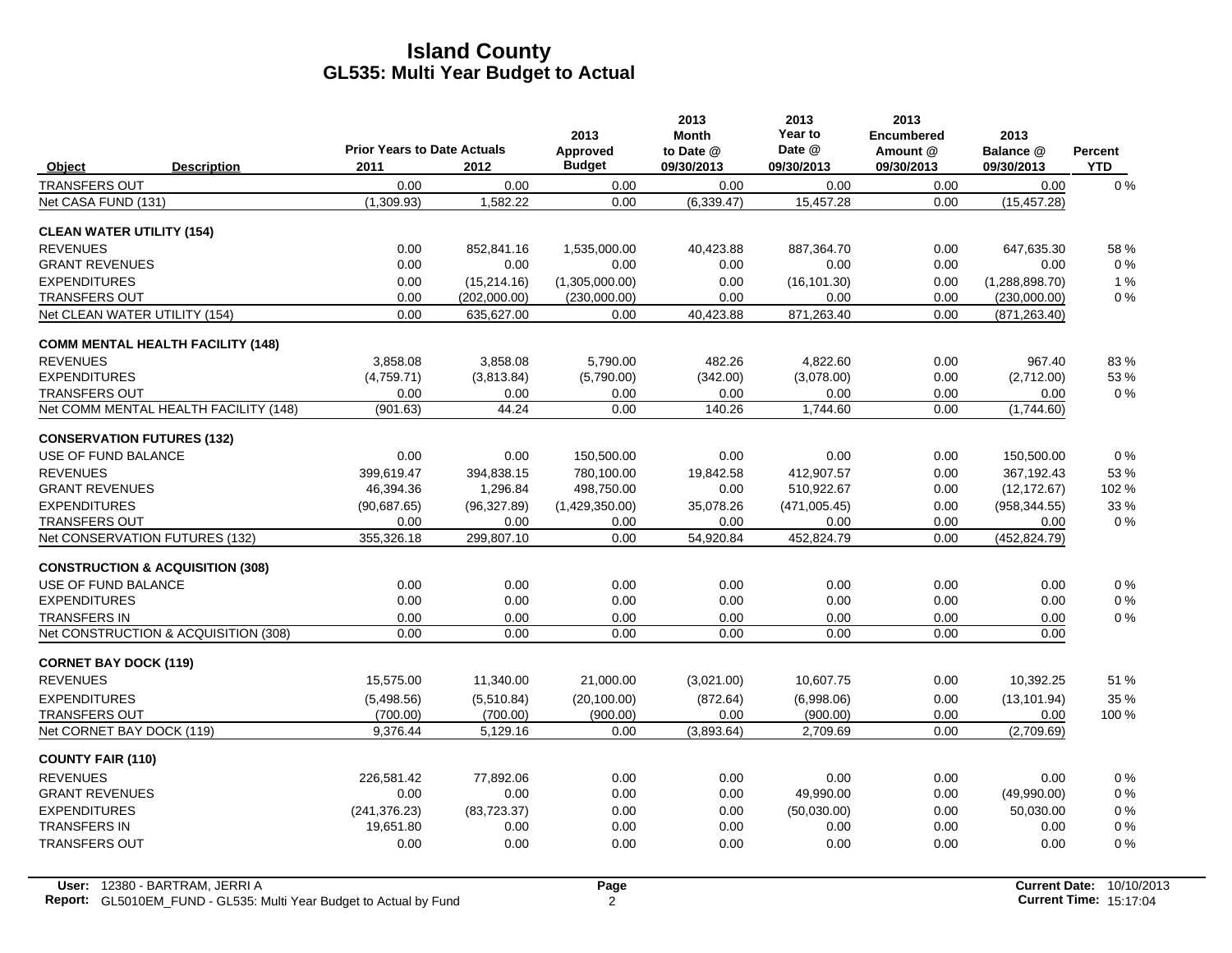|                                               |                                    |                                 | 2013                   | 2013<br><b>Month</b>           | 2013<br>Year to                | 2013<br><b>Encumbered</b> | 2013                            |            |
|-----------------------------------------------|------------------------------------|---------------------------------|------------------------|--------------------------------|--------------------------------|---------------------------|---------------------------------|------------|
|                                               | <b>Prior Years to Date Actuals</b> |                                 | Approved               | to Date @                      | Date @                         | Amount @                  | Balance @                       | Percent    |
| Object<br><b>Description</b>                  | 2011                               | 2012                            | <b>Budget</b>          | 09/30/2013                     | 09/30/2013                     | 09/30/2013                | 09/30/2013                      | <b>YTD</b> |
| Net COUNTY FAIR (110)                         | 4,856.99                           | (5,831.31)                      | 0.00                   | 0.00                           | (40.00)                        | 0.00                      | 40.00                           |            |
| <b>COUNTY LAW LIBRARY (103)</b>               |                                    |                                 |                        |                                |                                |                           |                                 |            |
| USE OF FUND BALANCE                           | 0.00                               | 0.00                            | 0.00                   | 0.00                           | 0.00                           | 0.00                      | 0.00                            | $0\%$      |
| <b>REVENUES</b>                               | 20,571.53                          | 19,202.78                       | 27,100.00              | 1,837.47                       | 18,228.09                      | 0.00                      | 8,871.91                        | 67%        |
| <b>EXPENDITURES</b>                           | (22, 822.74)                       | (22, 456.13)                    | (27, 100.00)           | (1,783.65)                     | (20, 572.99)                   | 0.00                      | (6,527.01)                      | 76 %       |
| <b>TRANSFERS OUT</b>                          | 0.00                               | 0.00                            | 0.00                   | 0.00                           | 0.00                           | 0.00                      | 0.00                            | 0%         |
| Net COUNTY LAW LIBRARY (103)                  | (2,251.21)                         | (3,253.35)                      | 0.00                   | 53.82                          | (2,344.90)                     | 0.00                      | 2,344.90                        |            |
| <b>COUNTY ROAD (101)</b>                      |                                    |                                 |                        |                                |                                |                           |                                 |            |
| USE OF FUND BALANCE                           | 0.00                               | 0.00                            | 0.00                   | 0.00                           | 0.00                           | 0.00                      | 0.00                            | $0\%$      |
| <b>REVENUES</b>                               | 9.702.482.55                       | 9,507,827.69                    | 14,282,800.00          | 850.699.62                     | 9,714,682.69                   | 0.00                      | 4,568,117.31                    | 68%        |
| <b>GRANT REVENUES</b>                         | 2,228,739.61                       | 879,429.26                      | 2,579,017.00           | (26,901.44)                    | 1,329,874.29                   | 0.00                      | 1,249,142.71                    | 52 %       |
| <b>EXPENDITURES</b>                           | (11, 113, 398.95)                  | (9, 110, 089.70)                | (14,358,150.00)        | (879, 319.11)                  | (7, 724, 161.52)               | 0.00                      | (6,633,988.48)                  | 54 %       |
| <b>TRANSFERS IN</b>                           | 0.00                               | 134,000.00                      | 0.00                   | 0.00                           | 0.00                           | 0.00                      | 0.00                            | 0%         |
| <b>TRANSFERS OUT</b><br>Net COUNTY ROAD (101) | (1,514,967.00)<br>(697, 143.79)    | (1,618,567.00)<br>(207, 399.75) | (2,503,667.00)<br>0.00 | (579, 300.00)<br>(634, 820.93) | (2,273,267.00)<br>1,047,128.46 | 0.00<br>0.00              | (230, 400.00)<br>(1,047,128.46) | 91 %       |
|                                               |                                    |                                 |                        |                                |                                |                           |                                 |            |
| <b>COURTHOUSE EXPANSION (309)</b>             |                                    |                                 |                        |                                |                                |                           |                                 |            |
| <b>REVENUES</b>                               | 12.73                              | 11.06                           | 0.00                   | 0.96                           | 10.23                          | 0.00                      | (10.23)                         | 0%         |
| <b>TRANSFERS OUT</b>                          | 0.00                               | 0.00                            | 0.00                   | 0.00                           | 0.00                           | 0.00                      | 0.00                            | 0%         |
| Net COURTHOUSE EXPANSION (309)                | 12.73                              | 11.06                           | 0.00                   | 0.96                           | 10.23                          | 0.00                      | (10.23)                         |            |
| <b>DEVELOPMENTAL DISABILITIES (114)</b>       |                                    |                                 |                        |                                |                                |                           |                                 |            |
| <b>USE OF FUND BALANCE</b>                    | 0.00                               | 0.00                            | 0.00                   | 0.00                           | 0.00                           | 0.00                      | 0.00                            | 0%         |
| <b>REVENUES</b>                               | 94,015.11                          | 91,690.46                       | 150,000.00             | 122.38                         | 81,582.27                      | 0.00                      | 68,417.73                       | 54 %       |
| <b>GRANT REVENUES</b>                         | 268,371.00                         | 195,883.00                      | 524,470.00             | 42,176.01                      | 253,472.58                     | 0.00                      | 270,997.42                      | 48 %       |
| <b>EXPENDITURES</b>                           | (370, 210.48)                      | (241, 480.01)                   | (599, 363.00)          | (35, 812.74)                   | (296, 967.52)                  | 0.00                      | (302, 395.48)                   | 50 %       |
| <b>TRANSFERS OUT</b>                          | (3,968.50)                         | (58, 486.00)                    | (75, 107.00)           | 0.00                           | (75, 107.00)                   | 0.00                      | 0.00                            | 100 %      |
| Net DEVELOPMENTAL DISABILITIES (114)          | (11, 792.87)                       | (12, 392.55)                    | 0.00                   | 6,485.65                       | (37,019.67)                    | 0.00                      | 37,019.67                       |            |
| <b>DRUG SEIZURE (133)</b>                     |                                    |                                 |                        |                                |                                |                           |                                 |            |
| USE OF FUND BALANCE                           | 0.00                               | 0.00                            | 0.00                   | 0.00                           | 0.00                           | 0.00                      | 0.00                            | 0%         |
| <b>REVENUES</b>                               | 3.133.40                           | 6,288.19                        | 10,000.00              | 89.12                          | 1,966.59                       | 0.00                      | 8,033.41                        | 20%        |
| <b>EXPENDITURES</b>                           | 0.00                               | 0.00                            | (10,000.00)            | 0.00                           | 0.00                           | 0.00                      | (10,000.00)                     | $0\%$      |
| <b>TRANSFERS OUT</b>                          | 0.00                               | 0.00                            | 0.00                   | 0.00                           | 0.00                           | 0.00                      | 0.00                            | 0%         |
| Net DRUG SEIZURE (133)                        | 3,133.40                           | 6,288.19                        | 0.00                   | 89.12                          | 1,966.59                       | 0.00                      | (1,966.59)                      |            |
| <b>ELECTION RESERVE (111)</b>                 |                                    |                                 |                        |                                |                                |                           |                                 |            |
| USE OF FUND BALANCE                           | 0.00                               | 0.00                            | 0.00                   | 0.00                           | 0.00                           | 0.00                      | 0.00                            | $0\%$      |
| <b>REVENUES</b>                               | 86,901.50                          | 89,039.19                       | 203,200.00             | 52.896.33                      | 121,322.25                     | 0.00                      | 81,877.75                       | 60%        |
| <b>GRANT REVENUES</b>                         | 1,910.54                           | 11,341.21                       | 0.00                   | 0.00                           | 3,029.79                       | 0.00                      | (3,029.79)                      | $0\%$      |
| <b>EXPENDITURES</b>                           | (197, 552.02)                      | (222, 191.02)                   | (303, 200.00)          | (37, 737.12)                   | (218, 234.05)                  | 0.00                      | (84,965.95)                     | 72%        |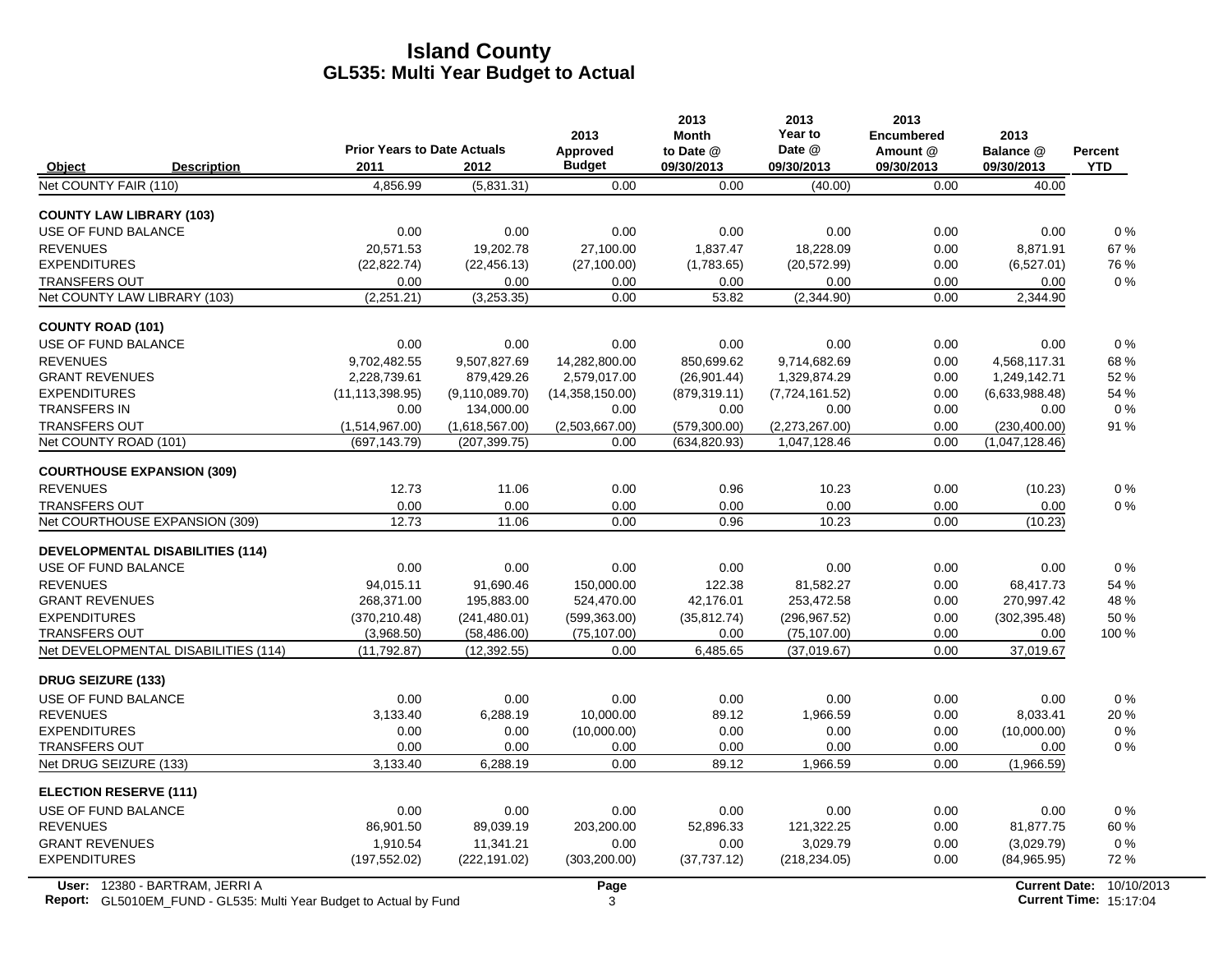|                                        | <b>Prior Years to Date Actuals</b> |               | 2013<br>Approved | 2013<br><b>Month</b><br>to Date @ | 2013<br>Year to<br>Date @ | 2013<br><b>Encumbered</b><br>Amount @ | 2013<br>Balance @    | Percent    |
|----------------------------------------|------------------------------------|---------------|------------------|-----------------------------------|---------------------------|---------------------------------------|----------------------|------------|
| Object<br><b>Description</b>           | 2011                               | 2012          | <b>Budget</b>    | 09/30/2013                        | 09/30/2013                | 09/30/2013                            | 09/30/2013           | <b>YTD</b> |
| <b>TRANSFERS IN</b>                    | 200,000.00                         | 200,000.00    | 100,000.00       | 0.00                              | 100,000.00                | 0.00                                  | 0.00                 | 100 %      |
| <b>TRANSFERS OUT</b>                   | 0.00                               | 0.00          | 0.00             | 0.00                              | 0.00                      | 0.00                                  | 0.00                 | 0%         |
| Net ELECTION RESERVE (111)             | 91.260.02                          | 78,189.38     | 0.00             | 15,159.21                         | 6,117.99                  | 0.00                                  | (6, 117.99)          |            |
| <b>ENHANCED 911 (140)</b>              |                                    |               |                  |                                   |                           |                                       |                      |            |
| <b>REVENUES</b>                        | 264,504.22                         | 448,994.36    | 767,000.00       | 64,304.69                         | 572,367.36                | 0.00                                  | 194,632.64           | 75 %       |
| <b>GRANT REVENUES</b>                  | 0.00                               | 65.160.80     | 0.00             | (36.00)                           | (36.00)                   | 0.00                                  | 36.00                | $0\%$      |
| <b>EXPENDITURES</b>                    | (455, 941.46)                      | (478, 210.81) | (765, 500.00)    | (64, 304.69)                      | (572, 367.36)             | 0.00                                  | (193, 132.64)        | 75 %       |
| <b>TRANSFERS IN</b>                    | 0.00                               | 0.00          | 0.00             | 0.00                              | 4,500.00                  | 0.00                                  | (4,500.00)           | 0%         |
| <b>TRANSFERS OUT</b>                   | (1,500.00)                         | (1,500.00)    | (1,500.00)       | 0.00                              | (1,500.00)                | 0.00                                  | 0.00                 | 100 %      |
| Net ENHANCED 911 (140)                 | (192, 937.24)                      | 34,444.35     | 0.00             | (36.00)                           | 2,964.00                  | 0.00                                  | (2,964.00)           |            |
| <b>EXTENSION SERVICES (160)</b>        |                                    |               |                  |                                   |                           |                                       |                      |            |
| USE OF FUND BALANCE                    | 0.00                               | 0.00          | 0.00             | 0.00                              | 0.00                      | 0.00                                  | 0.00                 | 0%         |
| <b>REVENUES</b>                        | 169,294.75                         | 28,355.17     | 140,787.00       | 0.00                              | 53,081.30                 | 0.00                                  | 87,705.70            | 38 %       |
| <b>GRANT REVENUES</b>                  | 80.291.06                          | 65.336.31     | 128.906.00       | (32,548.84)                       | 85.462.63                 | 0.00                                  | 43.443.37            | 66 %       |
| <b>EXPENDITURES</b>                    | (289, 947.44)                      | (239, 381.72) | (373, 213.00)    | (24, 027.23)                      | (254, 172.41)             | 0.00                                  | (119,040.59)         | 68 %       |
| <b>TRANSFERS IN</b>                    | 95,950.00                          | 100,133.00    | 103,520.00       | 0.00                              | 103,520.00                | 0.00                                  | 0.00                 | 100 %      |
| <b>TRANSFERS OUT</b>                   | 0.00                               | 0.00          | 0.00             | 0.00                              | 0.00                      | 0.00                                  | 0.00                 | $0\%$      |
| Net EXTENSION SERVICES (160)           | 55.588.37                          | (45, 557.24)  | 0.00             | (56, 576.07)                      | (12, 108.48)              | 0.00                                  | 12,108.48            |            |
| <b>FAMILY RES CTR CAMANO (143)</b>     |                                    |               |                  |                                   |                           |                                       |                      |            |
| USE OF FUND BALANCE                    | 0.00                               | 0.00          | 9,574.00         | 0.00                              | 0.00                      | 0.00                                  | 9,574.00             | 0%         |
| <b>REVENUES</b>                        | 28,628.02                          | 28,597.95     | 40,572.00        | 3,336.48                          | 27,305.90                 | 0.00                                  | 13,266.10            | 67%        |
| <b>EXPENDITURES</b>                    | (35,612.25)                        | (35, 871.47)  | (50, 146.00)     | (3,447.42)                        | (36,671.78)               | 0.00                                  | (13, 474.22)         | 73%        |
| <b>TRANSFERS OUT</b>                   | 0.00                               | 0.00          | 0.00             | 0.00                              | 0.00                      | 0.00                                  | 0.00                 | 0%         |
| Net FAMILY RES CTR CAMANO (143)        | (6,984.23)                         | (7, 273.52)   | 0.00             | (110.94)                          | (9,365.88)                | 0.00                                  | 9,365.88             |            |
| <b>FAMILY RES CTR OAK HARBOR (141)</b> |                                    |               |                  |                                   |                           |                                       |                      |            |
| USE OF FUND BALANCE                    | 0.00                               | 0.00          | 0.00             | 0.00                              | 0.00                      | 0.00                                  | 0.00                 | 0%         |
| <b>REVENUES</b>                        | 37,049.24                          | 25,752.40     | 55,937.00        | 4,372.78                          | 39,355.02                 | 0.00                                  | 16,581.98            | 70 %       |
| <b>EXPENDITURES</b>                    | (37, 276.80)                       | (36, 462.89)  | (55, 937.00)     | (3,956.44)                        | (36,028.87)               | 0.00                                  | (19,908.13)          | 64 %       |
| <b>TRANSFERS OUT</b>                   | 0.00                               | 0.00          | 0.00             | 0.00                              | 0.00                      | 0.00                                  | 0.00                 | $0\%$      |
| Net FAMILY RES CTR OAK HARBOR (141)    | (227.56)                           | (10, 710.49)  | 0.00             | 416.34                            | 3,326.15                  | 0.00                                  | (3,326.15)           |            |
| <b>FAMILY RES CTR SO WHIDBEY (142)</b> |                                    |               |                  |                                   |                           |                                       |                      |            |
| <b>REVENUES</b>                        | 4.000.00                           | 5,104.15      | 2.400.00         | 1.000.00                          | 5.000.00                  | 0.00                                  | (2,600.00)           | 208 %      |
| <b>EXPENDITURES</b>                    | (93.60)                            | (81.00)       | (2,400.00)       | (15.00)                           | (387.78)                  | 0.00                                  | (2,012.22)           | 16%        |
| <b>TRANSFERS OUT</b>                   | 0.00                               | 0.00          | 0.00             | 0.00                              | 0.00                      | 0.00                                  | 0.00                 | 0%         |
| Net FAMILY RES CTR SO WHIDBEY (142)    | 3,906.40                           | 5,023.15      | 0.00             | 985.00                            | 4,612.22                  | 0.00                                  | (4,612.22)           |            |
| <b>FEDERAL ASSET FORFEITURE (147)</b>  |                                    |               |                  |                                   |                           |                                       |                      |            |
| USE OF FUND BALANCE                    | 0.00                               | 0.00          | 0.00             | 0.00                              | 0.00                      | 0.00                                  | 0.00                 | 0%         |
| User: 12380 - BARTRAM, JERRI A         |                                    |               | Page             |                                   |                           |                                       | <b>Current Date:</b> | 10/10/2013 |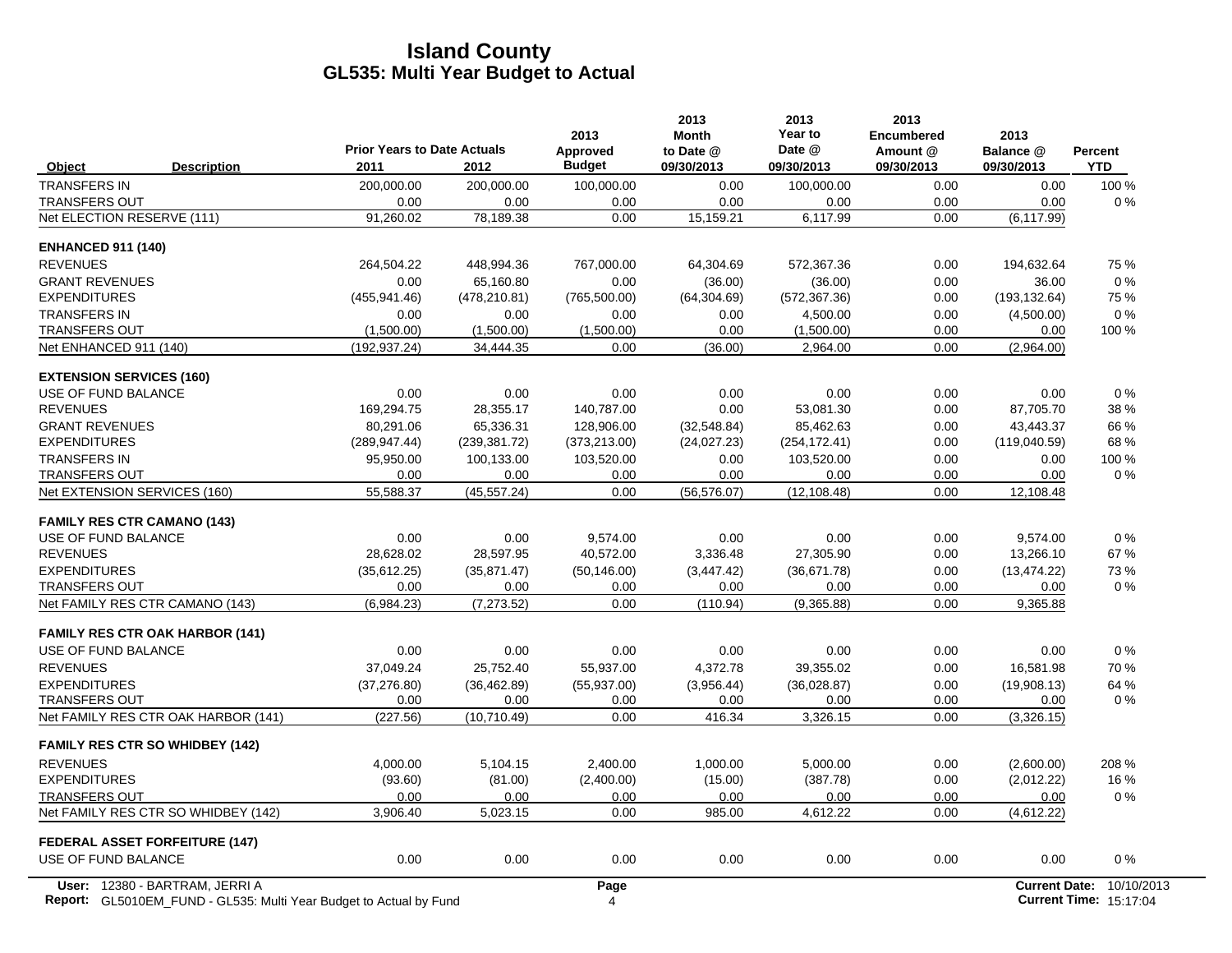|                                      |                                           |                                            |               | 2013                      | 2013<br><b>Month</b>    | 2013<br>Year to      | 2013<br><b>Encumbered</b> | 2013                    |                              |
|--------------------------------------|-------------------------------------------|--------------------------------------------|---------------|---------------------------|-------------------------|----------------------|---------------------------|-------------------------|------------------------------|
| Object                               | <b>Description</b>                        | <b>Prior Years to Date Actuals</b><br>2011 | 2012          | Approved<br><b>Budget</b> | to Date @<br>09/30/2013 | Date @<br>09/30/2013 | Amount @<br>09/30/2013    | Balance @<br>09/30/2013 | <b>Percent</b><br><b>YTD</b> |
| <b>REVENUES</b>                      |                                           | 0.26                                       | 0.22          | 5,000.00                  | 0.02                    | 0.21                 | 0.00                      | 4,999.79                | 0%                           |
| <b>EXPENDITURES</b>                  |                                           | (2, 148.00)                                | 0.00          | (5,000.00)                | 0.00                    | 0.00                 | 0.00                      | (5,000.00)              | 0%                           |
| <b>TRANSFERS OUT</b>                 |                                           | 0.00                                       | 0.00          | 0.00                      | 0.00                    | 0.00                 | 0.00                      | 0.00                    | $0\%$                        |
| Net FEDERAL ASSET FORFEITURE (147)   |                                           | (2, 147.74)                                | 0.22          | 0.00                      | 0.02                    | 0.21                 | 0.00                      | (0.21)                  |                              |
| <b>FIRE PERMIT PROGRAM (115)</b>     |                                           |                                            |               |                           |                         |                      |                           |                         |                              |
| <b>REVENUES</b>                      |                                           | 22,212.56                                  | 19,021.70     | 30,200.00                 | 14,496.00               | 53.111.15            | 0.00                      | (22, 911.15)            | 176 %                        |
| <b>GRANT REVENUES</b>                |                                           | 0.00                                       | 21,625.00     | 0.00                      | 0.00                    | 0.00                 | 0.00                      | 0.00                    | 0%                           |
| <b>EXPENDITURES</b>                  |                                           | (13, 143.18)                               | (47, 947, 49) | (30, 200.00)              | 0.00                    | (15,630.46)          | 0.00                      | (14, 569.54)            | 52 %                         |
| <b>TRANSFERS OUT</b>                 |                                           | 0.00                                       | 0.00          | 0.00                      | 0.00                    | 0.00                 | 0.00                      | 0.00                    | $0\%$                        |
| Net FIRE PERMIT PROGRAM (115)        |                                           | 9,069.38                                   | (7,300.79)    | 0.00                      | 14,496.00               | 37,480.69            | 0.00                      | (37, 480.69)            |                              |
|                                      | <b>HISTORICAL PRESERVATION FUND (180)</b> |                                            |               |                           |                         |                      |                           |                         |                              |
| USE OF FUND BALANCE                  |                                           | 0.00                                       | 0.00          | 0.00                      | 0.00                    | 0.00                 | 0.00                      | 0.00                    | 0%                           |
| <b>REVENUES</b>                      |                                           | 14,686.00                                  | 16,920.00     | 20,000.00                 | 1,661.40                | 19,179.40            | 0.00                      | 820.60                  | 96 %                         |
| <b>EXPENDITURES</b>                  |                                           | (19, 293.55)                               | (15, 422.84)  | (8,000.00)                | (8,000.00)              | (8,000.00)           | 0.00                      | 0.00                    | 100 %                        |
| <b>TRANSFERS IN</b>                  |                                           | 0.00                                       | 0.00          | 0.00                      | 0.00                    | 0.00                 | 0.00                      | 0.00                    | 0%                           |
| <b>TRANSFERS OUT</b>                 |                                           | (12,000.00)                                | (12,000.00)   | (12,000.00)               | 0.00                    | (12,000.00)          | 0.00                      | 0.00                    | 100 %                        |
|                                      | Net HISTORICAL PRESERVATION FUND (180)    | (16,607.55)                                | (10, 502.84)  | 0.00                      | (6,338.60)              | (820.60)             | 0.00                      | 820.60                  |                              |
| <b>HOMELESS HOUSING (106)</b>        |                                           |                                            |               |                           |                         |                      |                           |                         |                              |
| USE OF FUND BALANCE                  |                                           | 0.00                                       | 0.00          | 0.00                      | 0.00                    | 0.00                 | 0.00                      | 0.00                    | 0%                           |
| <b>REVENUES</b>                      |                                           | 276,985.09                                 | 319,683.62    | 434,600.00                | 37,026.22               | 405.610.21           | 0.00                      | 28,989.79               | 93 %                         |
| <b>GRANT REVENUES</b>                |                                           | 119,720.27                                 | 16,166.38     | 433,876.00                | 10,872.92               | 161,621.01           | 0.00                      | 272,254.99              | 37 %                         |
| <b>EXPENDITURES</b>                  |                                           | (240, 982.20)                              | (177, 215.81) | (843, 876.00)             | (31,219.00)             | (373,703.75)         | 0.00                      | (470, 172.25)           | 44 %                         |
| <b>TRANSFERS OUT</b>                 |                                           | (1,587.40)                                 | (32, 230.00)  | (24,600.00)               | 0.00                    | (24,600.00)          | 0.00                      | 0.00                    | 100 %                        |
| Net HOMELESS HOUSING (106)           |                                           | 154,135.76                                 | 126,404.19    | 0.00                      | 16,680.14               | 168,927.47           | 0.00                      | (168, 927.47)           |                              |
| <b>HUMAN SERVICES FUND (129)</b>     |                                           |                                            |               |                           |                         |                      |                           |                         |                              |
| <b>REVENUES</b>                      |                                           | 0.00                                       | 0.00          | 0.00                      | 0.00                    | 511.60               | 0.00                      | (511.60)                | 0%                           |
| <b>GRANT REVENUES</b>                |                                           | 0.00                                       | 88,651.16     | 182,484.00                | 23,682.65               | 96,466.94            | 0.00                      | 86,017.06               | 53 %                         |
| <b>EXPENDITURES</b>                  |                                           | 0.00                                       | (248, 512.78) | (389, 335.00)             | (28, 613.91)            | (284, 402.57)        | 0.00                      | (104, 932.43)           | 73%                          |
| <b>TRANSFERS IN</b>                  |                                           | 0.00                                       | 211,625.00    | 206,851.00                | 0.00                    | 206,851.00           | 0.00                      | 0.00                    | 100 %                        |
| <b>TRANSFERS OUT</b>                 |                                           | 0.00                                       | 0.00          | 0.00                      | 0.00                    | 0.00                 | 0.00                      | 0.00                    | 0%                           |
| Net HUMAN SERVICES FUND (129)        |                                           | 0.00                                       | 51,763.38     | 0.00                      | (4,931.26)              | 19,426.97            | 0.00                      | (19, 426.97)            |                              |
| <b>JOINT TOURISM PROMOTION (146)</b> |                                           |                                            |               |                           |                         |                      |                           |                         |                              |
| USE OF FUND BALANCE                  |                                           | 0.00                                       | 0.00          | 30,000.00                 | 0.00                    | 0.00                 | 0.00                      | 30,000.00               | 0%                           |
| <b>REVENUES</b>                      |                                           | 134,930.73                                 | 153,013.85    | 220,000.00                | 23,133.40               | 163.803.57           | 0.00                      | 56,196.43               | 74 %                         |
| <b>EXPENDITURES</b>                  |                                           | (163, 261.63)                              | (177, 931.08) | (250,000.00)              | (16, 190.29)            | (171, 401.77)        | 0.00                      | (78, 598.23)            | 69%                          |
| <b>TRANSFERS OUT</b>                 |                                           | 0.00                                       | 0.00          | 0.00                      | 0.00                    | 0.00                 | 0.00                      | 0.00                    | $0\%$                        |
| Net JOINT TOURISM PROMOTION (146)    |                                           | (28, 330.90)                               | (24, 917.23)  | 0.00                      | 6,943.11                | (7,598.20)           | 0.00                      | 7,598.20                |                              |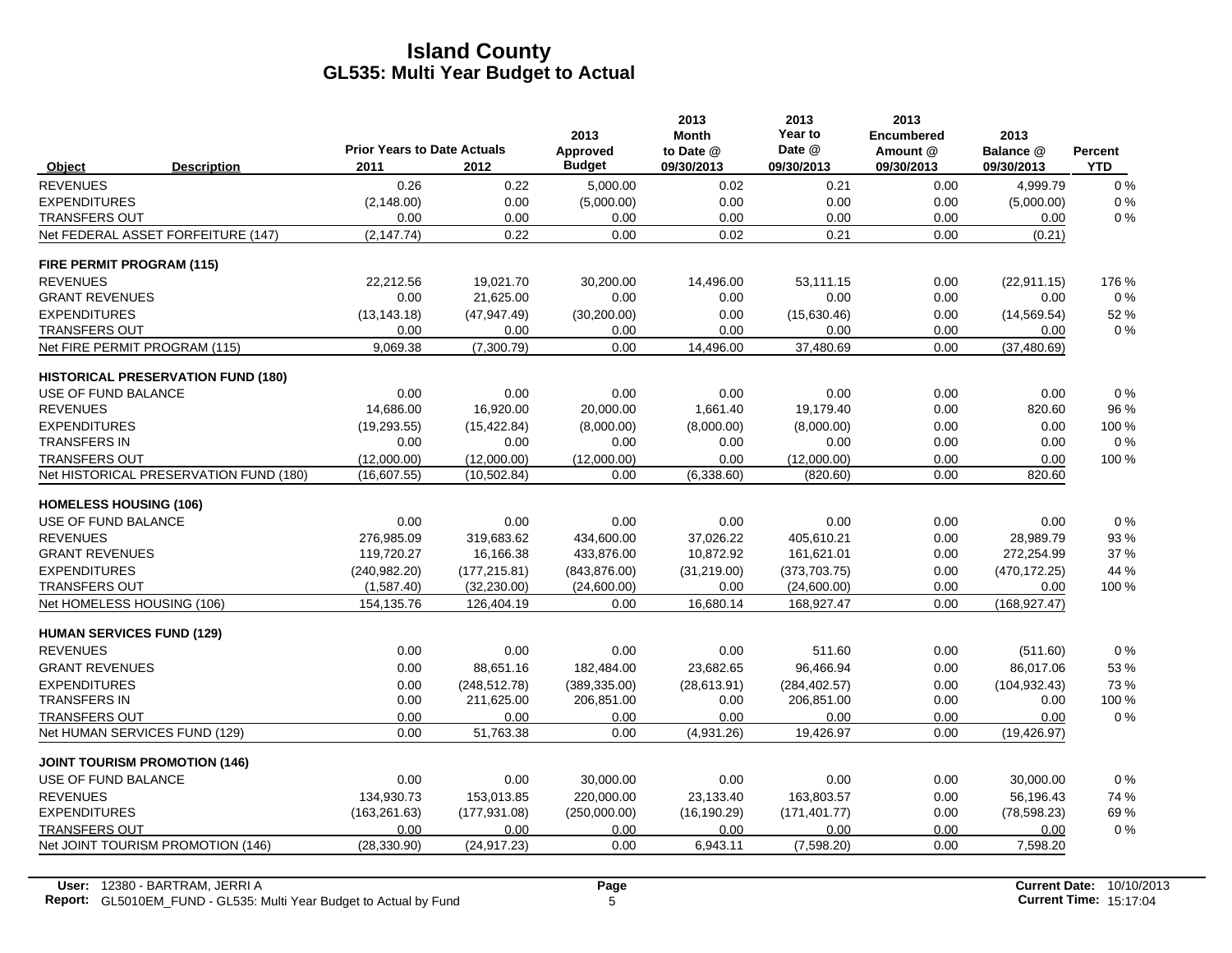|                                                                                                             | <b>Prior Years to Date Actuals</b> |               | 2013<br>Approved | 2013<br><b>Month</b><br>to Date @ | 2013<br>Year to<br>Date @ | 2013<br><b>Encumbered</b><br>Amount @ | 2013<br>Balance @ | <b>Percent</b>                                            |
|-------------------------------------------------------------------------------------------------------------|------------------------------------|---------------|------------------|-----------------------------------|---------------------------|---------------------------------------|-------------------|-----------------------------------------------------------|
| Object<br><b>Description</b>                                                                                | 2011                               | 2012          | <b>Budget</b>    | 09/30/2013                        | 09/30/2013                | 09/30/2013                            | 09/30/2013        | <b>YTD</b>                                                |
| <b>JUVENILE DETENTION CENTER (145)</b>                                                                      |                                    |               |                  |                                   |                           |                                       |                   |                                                           |
| USE OF FUND BALANCE                                                                                         | 0.00                               | 0.00          | 0.00             | 0.00                              | 0.00                      | 0.00                                  | 0.00              | 0%                                                        |
| <b>REVENUES</b>                                                                                             | 555,661.38                         | 537,499.56    | 720,933.00       | 69,224.02                         | 570,568.94                | 0.00                                  | 150,364.06        | 79%                                                       |
| <b>GRANT REVENUES</b>                                                                                       | 6,007.99                           | 8,078.43      | 8.000.00         | 1,307.82                          | 7.533.66                  | 0.00                                  | 466.34            | 94 %                                                      |
| <b>EXPENDITURES</b>                                                                                         | (749, 106.61)                      | (810, 260.63) | (1,032,333.00)   | (87, 629.53)                      | (765, 463.73)             | 0.00                                  | (266, 869.27)     | 74 %                                                      |
| <b>TRANSFERS IN</b>                                                                                         | 403,000.00                         | 350,000.00    | 350,000.00       | 0.00                              | 350,000.00                | 0.00                                  | 0.00              | 100 %                                                     |
| <b>TRANSFERS OUT</b>                                                                                        | (45, 400.00)                       | (42,500.00)   | (46,600.00)      | 0.00                              | (46,600.00)               | 0.00                                  | 0.00              | 100 %                                                     |
| Net JUVENILE DETENTION CENTER (145)                                                                         | 170,162.76                         | 42,817.36     | 0.00             | (17,097.69)                       | 116,038.87                | 0.00                                  | (116, 038.87)     |                                                           |
| <b>LOW-INCOME HOUSING SURCHARGE (105)</b>                                                                   |                                    |               |                  |                                   |                           |                                       |                   |                                                           |
| USE OF FUND BALANCE                                                                                         | 0.00                               | 0.00          | 0.00             | 0.00                              | 0.00                      | 0.00                                  | 0.00              | 0%                                                        |
| <b>REVENUES</b>                                                                                             | 69,768.22                          | 78,506.90     | 105,421.00       | 7,202.67                          | 87,058.18                 | 0.00                                  | 18,362.82         | 83%                                                       |
| <b>EXPENDITURES</b>                                                                                         | (14,988.33)                        | (91, 388.08)  | (101,000.00)     | 0.00                              | 0.00                      | 0.00                                  | (101,000.00)      | 0%                                                        |
| <b>TRANSFERS OUT</b>                                                                                        | 0.00                               | (13,599.00)   | (4,421.00)       | 0.00                              | (4,421.00)                | 0.00                                  | 0.00              | 100 %                                                     |
| Net LOW-INCOME HOUSING SURCHARGE (105)                                                                      | 54,779.89                          | (26, 480.18)  | 0.00             | 7,202.67                          | 82,637.18                 | 0.00                                  | (82, 637, 18)     |                                                           |
| <b>MENTAL HEALTH (113)</b>                                                                                  |                                    |               |                  |                                   |                           |                                       |                   |                                                           |
| USE OF FUND BALANCE                                                                                         | 0.00                               | 0.00          | 0.00             | 0.00                              | 0.00                      | 0.00                                  | 0.00              | $0\%$                                                     |
| <b>REVENUES</b>                                                                                             | 94,015.13                          | 91,690.44     | 275,490.00       | 122.37                            | 81,582.26                 | 0.00                                  | 193,907.74        | 30 %                                                      |
| <b>GRANT REVENUES</b>                                                                                       | 75,105.62                          | 38,458.97     | 0.00             | 0.00                              | 28,639.79                 | 0.00                                  | (28, 639.79)      | 0%                                                        |
| <b>EXPENDITURES</b>                                                                                         | (192, 984.85)                      | (158, 110.86) | (253,710.00)     | (13, 314.59)                      | (123, 563.56)             | 0.00                                  | (130, 146.44)     | 49 %                                                      |
| <b>TRANSFERS OUT</b>                                                                                        | (3,968.50)                         | (26,058.00)   | (21,780.00)      | 0.00                              | (21,780.00)               | 0.00                                  | 0.00              | 100 %                                                     |
| Net MENTAL HEALTH (113)                                                                                     | (27, 832.60)                       | (54, 019.45)  | 0.00             | (13, 192.22)                      | (35, 121.51)              | 0.00                                  | 35,121.51         |                                                           |
| <b>MH THERAPEUTIC COURT SALES TAX (126)</b>                                                                 |                                    |               |                  |                                   |                           |                                       |                   |                                                           |
| USE OF FUND BALANCE                                                                                         | 0.00                               | 0.00          | 325,057.00       | 0.00                              | 0.00                      | 0.00                                  | 325,057.00        | 0%                                                        |
| <b>REVENUES</b>                                                                                             | 552,654.75                         | 536,783.67    | 717,000.00       | 69,165.29                         | 569,680.45                | 0.00                                  | 147,319.55        | 79%                                                       |
| <b>GRANT REVENUES</b>                                                                                       | 27,238.09                          | 16,025.49     | 28,333.00        | 0.00                              | 5,660.99                  | 0.00                                  | 22,672.01         | 20%                                                       |
| <b>EXPENDITURES</b>                                                                                         | (448,079.40)                       | (498, 808.96) | (936, 654.00)    | (66, 778.95)                      | (591, 402.80)             | 0.00                                  | (345, 251.20)     | 63%                                                       |
| <b>TRANSFERS IN</b>                                                                                         | 0.00                               | 0.00          | 0.00             | 0.00                              | 0.00                      | 0.00                                  | 0.00              | 0%                                                        |
| <b>TRANSFERS OUT</b>                                                                                        | (53, 274.80)                       | (115, 390.00) | (133, 736.00)    | 0.00                              | (140, 736.00)             | 0.00                                  | 7,000.00          | 105 %                                                     |
| Net MH THERAPEUTIC COURT SALES TAX (126)                                                                    | 78,538.64                          | (61, 389.80)  | 0.00             | 2,386.34                          | (156, 797.36)             | 0.00                                  | 156,797.36        |                                                           |
| <b>NATURAL RESOURCES FUND (165)</b>                                                                         |                                    |               |                  |                                   |                           |                                       |                   |                                                           |
| <b>REVENUES</b>                                                                                             | 0.00                               | 1,311.23      | 0.00             | 0.00                              | 4,303.83                  | 0.00                                  | (4,303.83)        | 0%                                                        |
| <b>GRANT REVENUES</b>                                                                                       | 0.00                               | 102,856.28    | 289,303.00       | 4,535.57                          | 85,008.64                 | 0.00                                  | 204,294.36        | 29 %                                                      |
| <b>EXPENDITURES</b>                                                                                         | 0.00                               | (242, 074.36) | (519, 303.00)    | (42, 592.24)                      | (307, 391.63)             | 0.00                                  | (211, 911.37)     | 59%                                                       |
| <b>TRANSFERS IN</b>                                                                                         | 0.00                               | 202,000.00    | 230,000.00       | 0.00                              | 0.00                      | 0.00                                  | 230,000.00        | $0\%$                                                     |
| Net NATURAL RESOURCES FUND (165)                                                                            | 0.00                               | 64,093.15     | 0.00             | (38,056.67)                       | (218,079.16)              | 0.00                                  | 218,079.16        |                                                           |
| PATHS & TRAILS (137)                                                                                        |                                    |               |                  |                                   |                           |                                       |                   |                                                           |
| <b>REVENUES</b>                                                                                             | 0.00                               | 0.00          | 0.00             | 0.00                              | 0.00                      | 0.00                                  | 0.00              | $0\%$                                                     |
| <b>GRANT REVENUES</b>                                                                                       | 56.367.40                          | 0.00          | 340,000.00       | 0.00                              | 51,601.77                 | 0.00                                  | 288,398.23        | 15 %                                                      |
| User: 12380 - BARTRAM, JERRI A<br><b>Report:</b> GL5010EM FUND - GL535: Multi Year Budget to Actual by Fund |                                    |               | Page<br>6        |                                   |                           |                                       |                   | Current Date: 10/10/2013<br><b>Current Time: 15:17:04</b> |

**Report:** 6 **Current Time:** GL5010EM\_FUND - GL535: Multi Year Budget to Actual by Fund 15:17:04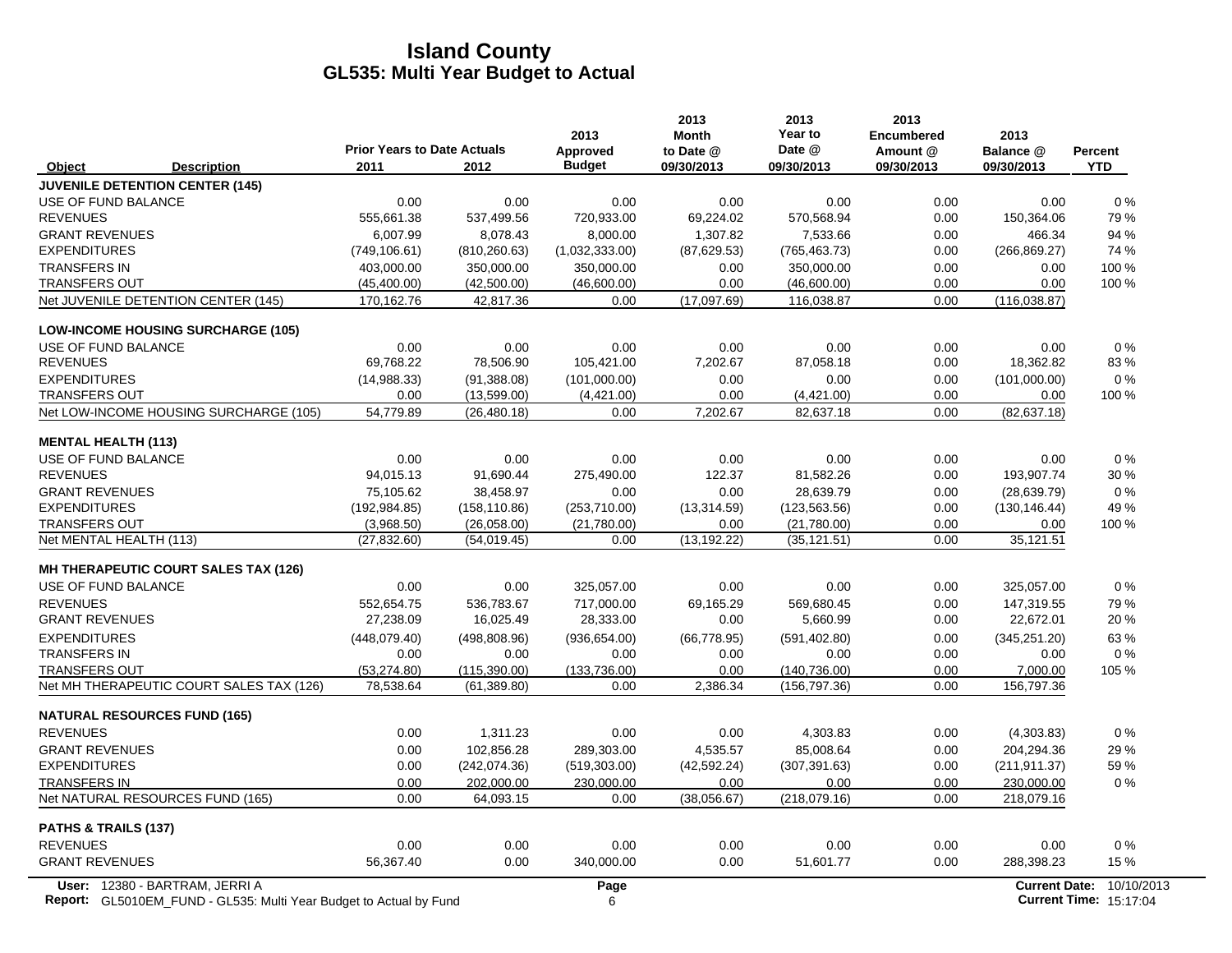|                                                | <b>Prior Years to Date Actuals</b> |                                | 2013<br>Approved      | 2013<br><b>Month</b><br>to Date @ | 2013<br>Year to<br>Date @   | 2013<br><b>Encumbered</b><br>Amount @ | 2013<br>Balance @     | Percent    |
|------------------------------------------------|------------------------------------|--------------------------------|-----------------------|-----------------------------------|-----------------------------|---------------------------------------|-----------------------|------------|
| <b>Description</b><br>Object                   | 2011                               | 2012                           | <b>Budget</b>         | 09/30/2013                        | 09/30/2013                  | 09/30/2013                            | 09/30/2013            | <b>YTD</b> |
| <b>EXPENDITURES</b>                            | (12, 432.91)                       | (45, 125.69)                   | (654, 300.00)         | (6,996.10)                        | (42, 947.22)                | 0.00                                  | (611, 352.78)         | 7%         |
| <b>TRANSFERS IN</b>                            | 0.00                               | 0.00                           | 314,300.00            | 314,300.00                        | 314,300.00                  | 0.00                                  | 0.00                  | 100 %      |
| <b>TRANSFERS OUT</b>                           | 0.00                               | 0.00                           | 0.00                  | 0.00                              | 0.00                        | 0.00                                  | 0.00                  | 0%         |
| Net PATHS & TRAILS (137)                       | 43,934.49                          | (45, 125.69)                   | 0.00                  | 307,303.90                        | 322,954.55                  | 0.00                                  | (322, 954.55)         |            |
| <b>PUBLIC HEALTH POOLING (104)</b>             |                                    |                                |                       |                                   |                             |                                       |                       |            |
| USE OF FUND BALANCE                            | 0.00                               | 0.00                           | 0.00                  | 0.00                              | 0.00                        | 0.00                                  | 0.00                  | 0%         |
| <b>REVENUES</b>                                | 758.925.18                         | 618.906.20                     | 1,277,931.00          | 36.060.32                         | 797.688.05                  | 0.00                                  | 480.242.95            | 62%        |
| <b>GRANT REVENUES</b>                          | 962.895.43                         | 811.527.35                     | 1.124.810.00          | 70.164.46                         | 660.123.75                  | 0.00                                  | 464,686.25            | 59%        |
| <b>EXPENDITURES</b>                            | (2,089,070.29)                     | (1,767,611.33)                 | (2,578,611.74)        | (203, 667.02)                     | (1,881,787.56)              | 0.00                                  | (696, 824.18)         | 73%        |
| <b>TRANSFERS IN</b>                            | 425,274.00                         | 293,237.00                     | 293,237.00            | 0.00                              | 293,237.00                  | 0.00                                  | 0.00                  | 100 %      |
| <b>TRANSFERS OUT</b>                           | (114, 267.00)                      | (101, 067.00)                  | (117, 367.00)         | 0.00                              | (117, 367.00)               | 0.00                                  | 0.00                  | 100 %      |
| Net PUBLIC HEALTH POOLING (104)                | (56, 242.68)                       | (145,007.78)                   | (0.74)                | (97, 442.24)                      | (248, 105.76)               | 0.00                                  | 248,105.02            |            |
| <b>PUBLIC WORKS (139)</b>                      |                                    |                                |                       |                                   |                             |                                       |                       |            |
| USE OF FUND BALANCE                            | 0.00                               | 0.00                           | 11,275.00             | 0.00                              | 0.00                        | 0.00                                  | 11.275.00             | 0%         |
| <b>REVENUES</b>                                | 0.00                               | 0.00                           | 50.000.00             | 0.00                              | 0.00                        | 0.00                                  | 50,000.00             | 0%         |
| <b>EXPENDITURES</b>                            | (321, 997.11)                      | (328, 288.67)                  | (465, 275.00)         | (31, 827.93)                      | (322, 764.44)               | 0.00                                  | (142, 510.56)         | 69%        |
| <b>TRANSFERS IN</b>                            | 431,600.00                         | 405,000.00                     | 404,000.00            | 0.00                              | 404,000.00                  | 0.00                                  | 0.00                  | 100 %      |
| <b>TRANSFERS OUT</b><br>Net PUBLIC WORKS (139) | 0.00<br>109,602.89                 | 0.00<br>76,711.33              | 0.00<br>0.00          | 0.00<br>(31, 827.93)              | 0.00<br>81,235.56           | 0.00<br>0.00                          | 0.00<br>(81, 235.56)  | 0%         |
|                                                |                                    |                                |                       |                                   |                             |                                       |                       |            |
| <b>REET 1 CAPITAL IMPROVEMENTS (134)</b>       |                                    |                                |                       |                                   |                             |                                       |                       |            |
| USE OF FUND BALANCE                            | 0.00                               | 0.00                           | 318,500.00            | 0.00                              | 0.00                        | 0.00                                  | 318,500.00            | 0%         |
| <b>REVENUES</b>                                | 463,898.69                         | 480,682.27                     | 600,000.00            | 98,360.01                         | 721,474.85                  | 0.00                                  | (121, 474.85)         | 120 %      |
| <b>GRANT REVENUES</b>                          | 0.00                               | 0.00                           | 0.00                  | 0.00                              | 90,000.00                   | 0.00                                  | (90,000.00)           | $0\%$      |
| <b>EXPENDITURES</b>                            | (765, 984.78)                      | (151, 189.57)                  | (806, 500.00)         | (14, 214.47)                      | (383, 207.41)               | 0.00                                  | (423, 292.59)         | 48 %       |
| <b>TRANSFERS IN</b>                            | 0.00                               | 0.00                           | 0.00                  | 0.00                              | 0.00                        | 0.00                                  | 0.00                  | 0%         |
| <b>TRANSFERS OUT</b>                           | (68.951.80)                        | (179.000.00)                   | (112.000.00)          | 0.00                              | (98.000.00)                 | 0.00                                  | (14,000.00)           | 88%        |
| Net REET 1 CAPITAL IMPROVEMENTS (134)          | (371, 037.89)                      | 150,492.70                     | 0.00                  | 84,145.54                         | 330,267.44                  | 0.00                                  | (330, 267.44)         |            |
| <b>REET 2 CAPITAL FACILITIES (135)</b>         |                                    |                                |                       |                                   |                             |                                       |                       |            |
| USE OF FUND BALANCE                            | 0.00                               | 0.00                           | 493,655.00            | 0.00                              | 0.00                        | 0.00                                  | 493,655.00            | 0%         |
| <b>REVENUES</b>                                | 463.898.69                         | 480.682.27                     | 600,000.00            | 98,360.01                         | 724,686.84                  | 0.00                                  | (124, 686.84)         | 121 %      |
| <b>GRANT REVENUES</b>                          | 0.00                               | 0.00                           | 0.00                  | 0.00                              | 0.00                        | 0.00                                  | 0.00                  | 0%         |
| <b>EXPENDITURES</b><br><b>TRANSFERS IN</b>     | (163, 632.00)<br>0.00              | (92,761.08)<br>0.00            | (636, 500.00)<br>0.00 | 0.00                              | (59, 876.99)<br>0.00        | 0.00                                  | (576, 623.01)<br>0.00 | 9%<br>0%   |
| <b>TRANSFERS OUT</b>                           |                                    |                                |                       | 0.00<br>0.00                      |                             | 0.00<br>0.00                          | 0.00                  | 100 %      |
| Net REET 2 CAPITAL FACILITIES (135)            | (186, 230.00)<br>114,036.69        | (534, 808.40)<br>(146, 887.21) | (457, 155.00)<br>0.00 | 98,360.01                         | (457, 155.00)<br>207,654.85 | 0.00                                  | (207, 654.85)         |            |
|                                                |                                    |                                |                       |                                   |                             |                                       |                       |            |
| <b>REET ELECTRONIC TECHNOLOGY (150)</b>        |                                    |                                |                       |                                   |                             |                                       |                       |            |
| USE OF FUND BALANCE                            | 0.00                               | 0.00                           | 5,100.00              | 0.00                              | 0.00                        | 0.00                                  | 5,100.00              | 0%         |
| <b>REVENUES</b>                                | 0.00                               | 0.00                           | 0.00                  | 0.00                              | 0.00                        | 0.00                                  | 0.00                  | 0%         |
| User: 12380 - BARTRAM, JERRI A                 |                                    |                                | Page                  |                                   |                             |                                       | <b>Current Date:</b>  | 10/10/2013 |

**Report:** 7 **Current Time:** GL5010EM\_FUND - GL535: Multi Year Budget to Actual by Fund 15:17:04 15:17:04 15:17:04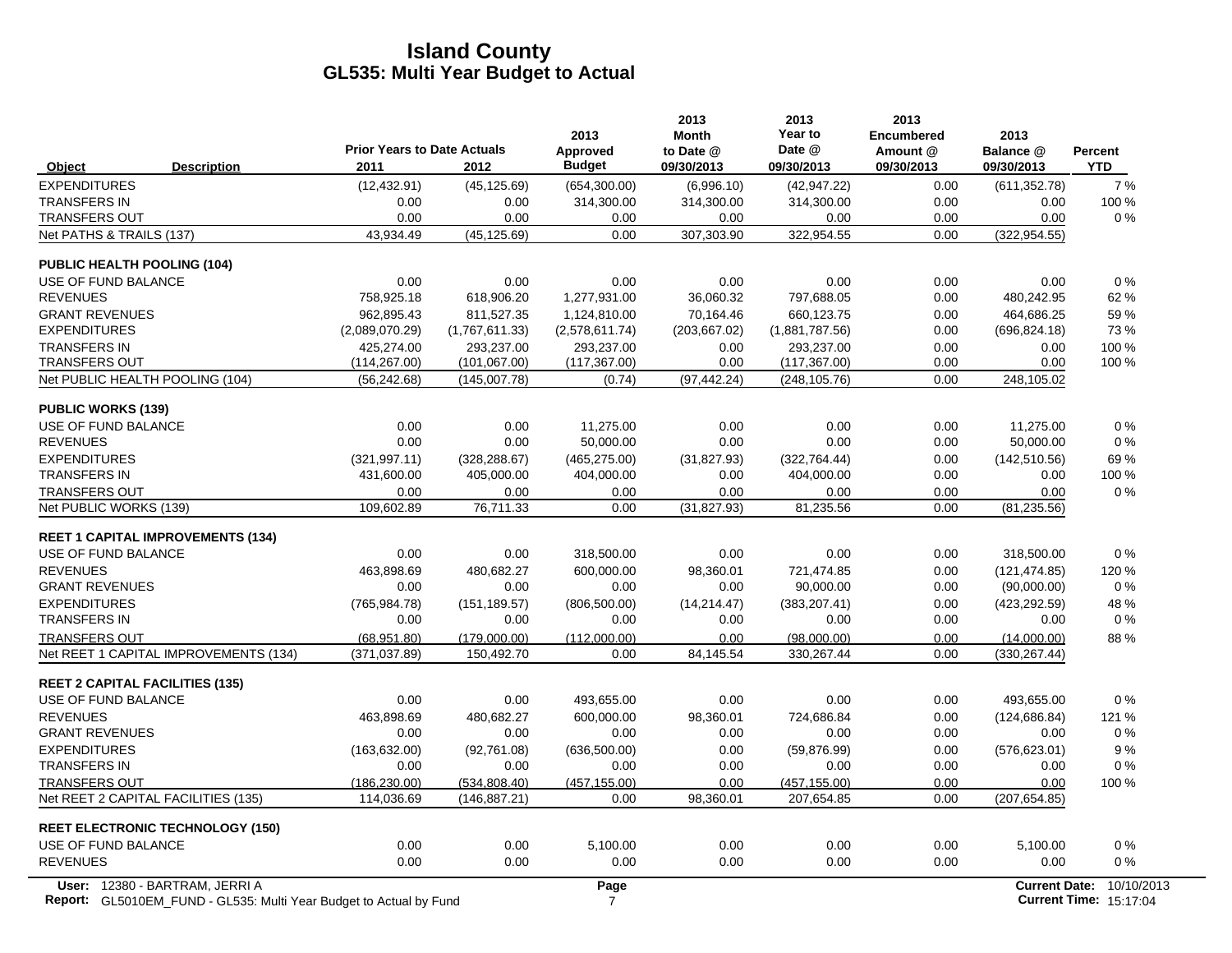|                                                                           | <b>Prior Years to Date Actuals</b> |               | 2013<br>Approved | 2013<br><b>Month</b><br>to Date @ | 2013<br>Year to<br>Date @ | 2013<br><b>Encumbered</b><br>Amount @ | 2013<br>Balance @ | <b>Percent</b>                |
|---------------------------------------------------------------------------|------------------------------------|---------------|------------------|-----------------------------------|---------------------------|---------------------------------------|-------------------|-------------------------------|
| Object<br><b>Description</b>                                              | 2011                               | 2012          | <b>Budget</b>    | 09/30/2013                        | 09/30/2013                | 09/30/2013                            | 09/30/2013        | <b>YTD</b>                    |
| <b>GRANT REVENUES</b>                                                     | 0.00                               | 0.00          | 0.00             | 0.00                              | 0.00                      | 0.00                                  | 0.00              | $0\%$                         |
| <b>EXPENDITURES</b>                                                       | (4,821.91)                         | (3,603.42)    | (5,100.00)       | (1,201.16)                        | (3,735.58)                | 0.00                                  | (1,364.42)        | 73%                           |
| <b>TRANSFERS OUT</b>                                                      | 0.00                               | 0.00          | 0.00             | 0.00                              | 0.00                      | 0.00                                  | 0.00              | $0\%$                         |
| Net REET ELECTRONIC TECHNOLOGY (150)                                      | (4,821.91)                         | (3,603.42)    | 0.00             | (1,201.16)                        | (3,735.58)                | 0.00                                  | 3,735.58          |                               |
| <b>RURAL COUNTY SALES TAX (121)</b>                                       |                                    |               |                  |                                   |                           |                                       |                   |                               |
| USE OF FUND BALANCE                                                       | 0.00                               | 0.00          | 1.200.000.00     | 0.00                              | 0.00                      | 0.00                                  | 1,200,000.00      | 0%                            |
| <b>REVENUES</b>                                                           | 494,302.25                         | 1,019,897.84  | 640,000.00       | 62,777.25                         | 516,457.35                | 0.00                                  | 123,542.65        | 81%                           |
| <b>EXPENDITURES</b>                                                       | (306, 212.13)                      | (302, 596.05) | (1,840,000.00)   | (411.011.68)                      | (700, 881.20)             | 0.00                                  | (1, 139, 118.80)  | 38 %                          |
| <b>TRANSFERS OUT</b>                                                      | (2,700.00)                         | 0.00          | 0.00             | 0.00                              | 0.00                      | 0.00                                  | 0.00              | $0\%$                         |
| Net RURAL COUNTY SALES TAX (121)                                          | 185,390.12                         | 717,301.79    | 0.00             | (348, 234.43)                     | (184, 423.85)             | 0.00                                  | 184,423.85        |                               |
| <b>STORM &amp; SURFACE WATER UTILITY (144)</b>                            |                                    |               |                  |                                   |                           |                                       |                   |                               |
| USE OF FUND BALANCE                                                       | 0.00                               | 0.00          | 0.00             | 0.00                              | 0.00                      | 0.00                                  | 0.00              | $0\%$                         |
| <b>REVENUES</b>                                                           | 64.66                              | 76.57         | 0.00             | 4.31                              | 227.85                    | 0.00                                  | (227.85)          | $0\%$                         |
| <b>EXPENDITURES</b>                                                       | (3,047.94)                         | (2,634.10)    | (26, 355.00)     | (10.34)                           | (2,227.38)                | 0.00                                  | (24, 127.62)      | 8%                            |
| <b>TRANSFERS IN</b>                                                       | 25,930.00                          | 27,160.00     | 26,355.00        | 0.00                              | 26,355.00                 | 0.00                                  | 0.00              | 100 %                         |
| <b>TRANSFERS OUT</b>                                                      | 0.00                               | 0.00          | 0.00             | 0.00                              | 0.00                      | 0.00                                  | 0.00              | $0\%$                         |
| Net STORM & SURFACE WATER UTILITY (144)                                   | 22,946.72                          | 24,602.47     | 0.00             | (6.03)                            | 24,355.47                 | 0.00                                  | (24, 355.47)      |                               |
| TREASURER'S M & O (116)                                                   |                                    |               |                  |                                   |                           |                                       |                   |                               |
| USE OF FUND BALANCE                                                       | 0.00                               | 0.00          | 0.00             | 0.00                              | 0.00                      | 0.00                                  | 0.00              | 0%                            |
| <b>REVENUES</b>                                                           | 43,664.41                          | 106,084.13    | 150,975.00       | 10,397.52                         | 42.999.90                 | 0.00                                  | 107,975.10        | 28%                           |
| <b>EXPENDITURES</b>                                                       | (56, 182.46)                       | (109, 395.99) | (150, 975.00)    | (9,449.96)                        | (87, 720.42)              | 0.00                                  | (63, 254.58)      | 58 %                          |
| <b>TRANSFERS OUT</b>                                                      | 0.00                               | 0.00          | 0.00             | 0.00                              | 0.00                      | 0.00                                  | 0.00              | $0\%$                         |
| Net TREASURER'S M & O (116)                                               | (12,518.05)                        | (3,311.86)    | 0.00             | 947.56                            | (44, 720.52)              | 0.00                                  | 44,720.52         |                               |
| <b>TRIAL COURT IMPROVEMENT (157)</b>                                      |                                    |               |                  |                                   |                           |                                       |                   |                               |
| USE OF FUND BALANCE                                                       | 0.00                               | 0.00          | 6,500.00         | 0.00                              | 0.00                      | 0.00                                  | 6,500.00          | 0%                            |
| <b>REVENUES</b>                                                           | 17.843.08                          | 12.030.90     | 5.000.00         | 12.97                             | 18.129.43                 | 0.00                                  | (13, 129.43)      | 363 %                         |
| <b>EXPENDITURES</b>                                                       | (2,535.08)                         | 0.00          | (11,500.00)      | 0.00                              | (6,452.58)                | 0.00                                  | (5,047.42)        | 56 %                          |
| Net TRIAL COURT IMPROVEMENT (157)                                         | 15,308.00                          | 12,030.90     | 0.00             | 12.97                             | 11,676.85                 | 0.00                                  | (11.676.85)       |                               |
| <b>VETERANS ASSISTANCE (107)</b>                                          |                                    |               |                  |                                   |                           |                                       |                   |                               |
| USE OF FUND BALANCE                                                       | 0.00                               | 0.00          | 0.00             | 0.00                              | 0.00                      | 0.00                                  | 0.00              | 0%                            |
| <b>REVENUES</b>                                                           | 735.57                             | 80,977.18     | 115,150.00       | 83.98                             | 71,912.65                 | 0.00                                  | 43,237.35         | 62%                           |
| <b>EXPENDITURES</b>                                                       | (56, 839.60)                       | (54, 976.82)  | (106, 753.00)    | (8,059.64)                        | (73, 737.20)              | 0.00                                  | (33,015.80)       | 69%                           |
| <b>TRANSFERS OUT</b>                                                      | (1,587.40)                         | (7,952.00)    | (8,397.00)       | 0.00                              | (8,397.00)                | 0.00                                  | 0.00              | 100 %                         |
| Net VETERANS ASSISTANCE (107)                                             | (57,691.43)                        | 18,048.36     | 0.00             | (7,975.66)                        | (10, 221.55)              | 0.00                                  | 10,221.55         |                               |
| <b>WATER QUALITY ASSISTANCE (149)</b>                                     |                                    |               |                  |                                   |                           |                                       |                   |                               |
| <b>REVENUES</b>                                                           | 78,446.48                          | 110,674.40    | 285,752.00       | 37,301.63                         | 88,905.13                 | 0.00                                  | 196,846.87        | 31 %                          |
| <b>GRANT REVENUES</b>                                                     | 15,925.45                          | 59,081.49     | 86,656.00        | 44,386.17                         | 125,695.78                | 0.00                                  | (39,039.78)       | 145 %                         |
| User: 12380 - BARTRAM, JERRI A                                            |                                    |               | Page             |                                   |                           |                                       |                   | Current Date: 10/10/2013      |
| <b>Report:</b> GL5010EM_FUND - GL535: Multi Year Budget to Actual by Fund |                                    |               | 8                |                                   |                           |                                       |                   | <b>Current Time: 15:17:04</b> |

 $\overline{\phantom{a}}$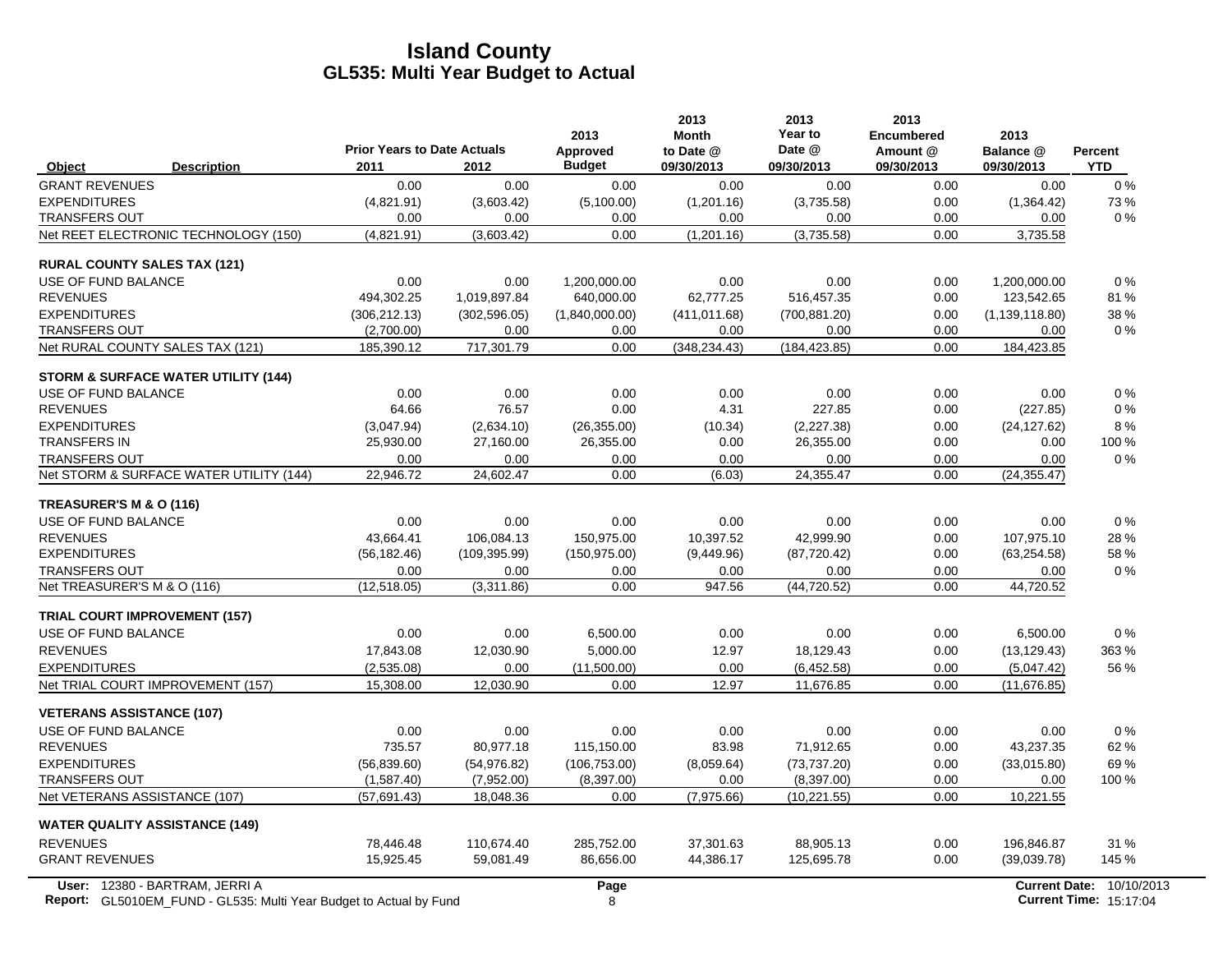|                                    | <b>Prior Years to Date Actuals</b> |               | 2013<br>Approved | 2013<br>Month<br>to Date @ | 2013<br>Year to<br>Date @ | 2013<br><b>Encumbered</b><br>Amount @ | 2013<br>Balance @ | Percent |
|------------------------------------|------------------------------------|---------------|------------------|----------------------------|---------------------------|---------------------------------------|-------------------|---------|
| Object<br><b>Description</b>       | 2011                               | 2012          | <b>Budget</b>    | 09/30/2013                 | 09/30/2013                | 09/30/2013                            | 09/30/2013        | YTD.    |
| <b>EXPENDITURES</b>                | (221, 546.23)                      | (227, 741.16) | (372, 408.00)    | (35,980.63)                | (283, 863.58)             | 0.00                                  | (88, 544.42)      | 76 %    |
| <b>TRANSFERS IN</b>                | 0.00                               | 0.00          | 0.00             | 0.00                       | 0.00                      | 0.00                                  | 0.00              | $0\%$   |
| <b>TRANSFERS OUT</b>               | 0.00                               | 0.00          | 0.00             | 0.00                       | 0.00                      | 0.00                                  | 0.00              | $0\%$   |
| Net WATER QUALITY ASSISTANCE (149) | (127.174.30)                       | (57, 985.27)  | 0.00             | 45,707.17                  | (69, 262.67)              | 0.00                                  | 69,262.67         |         |
| <b>Grand Total All Funds</b>       | (246, 385.31)                      | 1,542,747.79  | (0.74)           | (303, 180.48)              | 3.109.418.93              | 0.00                                  | (3, 109, 419.67)  |         |